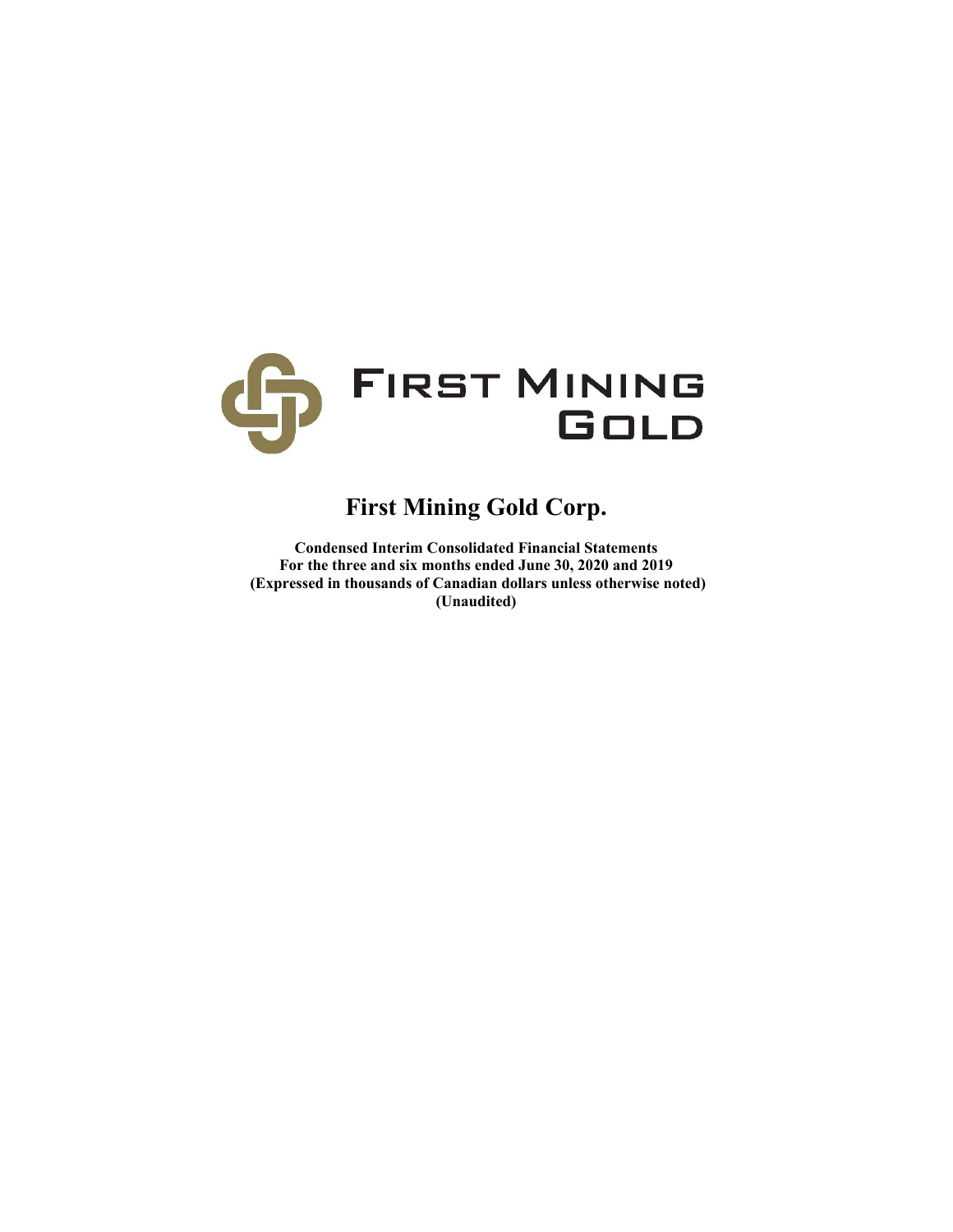# INTERIM CONSOLIDATED STATEMENTS OF FINANCIAL POSITION

AS AT JUNE 30, 2020 AND DECEMBER 31, 2019

(Expressed in thousands of Canadian dollars unless otherwise noted, except per share amounts)

(Unaudited)

|                                                                 | <b>June 30,</b><br>2020 |     | December 31,<br>2019 |
|-----------------------------------------------------------------|-------------------------|-----|----------------------|
|                                                                 |                         |     |                      |
| <b>ASSETS</b>                                                   |                         |     |                      |
| <b>Current</b>                                                  |                         |     |                      |
| Cash and cash equivalents                                       | \$<br>6,475<br>427      | \$  | 5,902<br>303         |
| Accounts and other receivables<br>Prepaid expenditures          | 278                     |     | 349                  |
| Marketable securities (Note 3)                                  | 5,601                   |     | 1,775                |
| Current assets held for sale (Note 4(b))                        | 82                      |     |                      |
| <b>Total current assets</b>                                     | 12,863                  |     | 8,329                |
|                                                                 |                         |     |                      |
| Non-current                                                     |                         |     |                      |
| Mineral properties (Note 4)                                     | 159,630                 |     | 252,815              |
| Mineral property investments (Note 5)                           | 6,300                   |     | 5,398                |
| Property and equipment                                          | 544                     |     | 608                  |
| Right-of-use asset                                              | 594                     |     | 648                  |
| <b>Reclamation deposit</b>                                      | 120                     |     | 119                  |
| Other receivables                                               |                         |     | 103                  |
| Non-current assets held for sale (Note 4(b))                    | 77,993                  |     |                      |
| <b>Total non-current assets</b>                                 | 245,181                 |     | 259,691              |
| <b>TOTAL ASSETS</b>                                             | \$<br>258,044           | \$  | 268,020              |
|                                                                 |                         |     |                      |
| <b>LIABILITIES</b>                                              |                         |     |                      |
| <b>Current</b>                                                  |                         |     |                      |
| Accounts payable and accrued liabilities (Note 7)               | \$<br>1,162             | \$. | 1,398                |
| Flow-through share premium liability (Note 10)                  | 268                     |     | 341                  |
| Current portion of lease liability                              | 107                     |     | 94                   |
| Current portion of environmental reclamation provision (Note 8) | 908                     |     | 716                  |
| Option - PC Gold (Note 4(a))                                    | 1,621                   |     |                      |
| Current liabilities held for sale (Note 4(b))                   | 201                     |     |                      |
| <b>Total current liabilities</b>                                | 4,267                   |     | 2,549                |
| Non-current                                                     |                         |     |                      |
| Lease liability                                                 | 499                     |     | 554                  |
| Environmental reclamation provision (Note 8)                    | 1,460                   |     | 1,639                |
| Deferred tax liabilities                                        |                         |     | 946                  |
| <b>Total non-current liabilities</b>                            | 1,959                   |     | 3,139                |
| <b>TOTAL LIABILITIES</b>                                        | 6,226                   |     | 5,688                |
| <b>SHAREHOLDERS' EQUITY</b>                                     |                         |     |                      |
| Share capital (Note 9)                                          | 290,800                 |     | 282,666              |
| Warrant and share-based payment reserve (Note 9)                | 35,294                  |     | 33,330               |
| Accumulated other comprehensive loss                            | (3, 268)                |     | (3,649)              |
| Accumulated deficit                                             | (71,008)                |     | (50, 015)            |
| Total shareholders' equity                                      | 251,818                 |     | 262,332              |
| TOTAL LIABILITIES AND SHAREHOLDERS' EQUITY                      | \$<br>258,044           | -\$ | 268,020              |

Subsequent events (Note 14)

The consolidated financial statements were approved by the Board of Directors:

Signed: "Keith Neumeyer", Director **Signed: "Raymond Polman"**, Director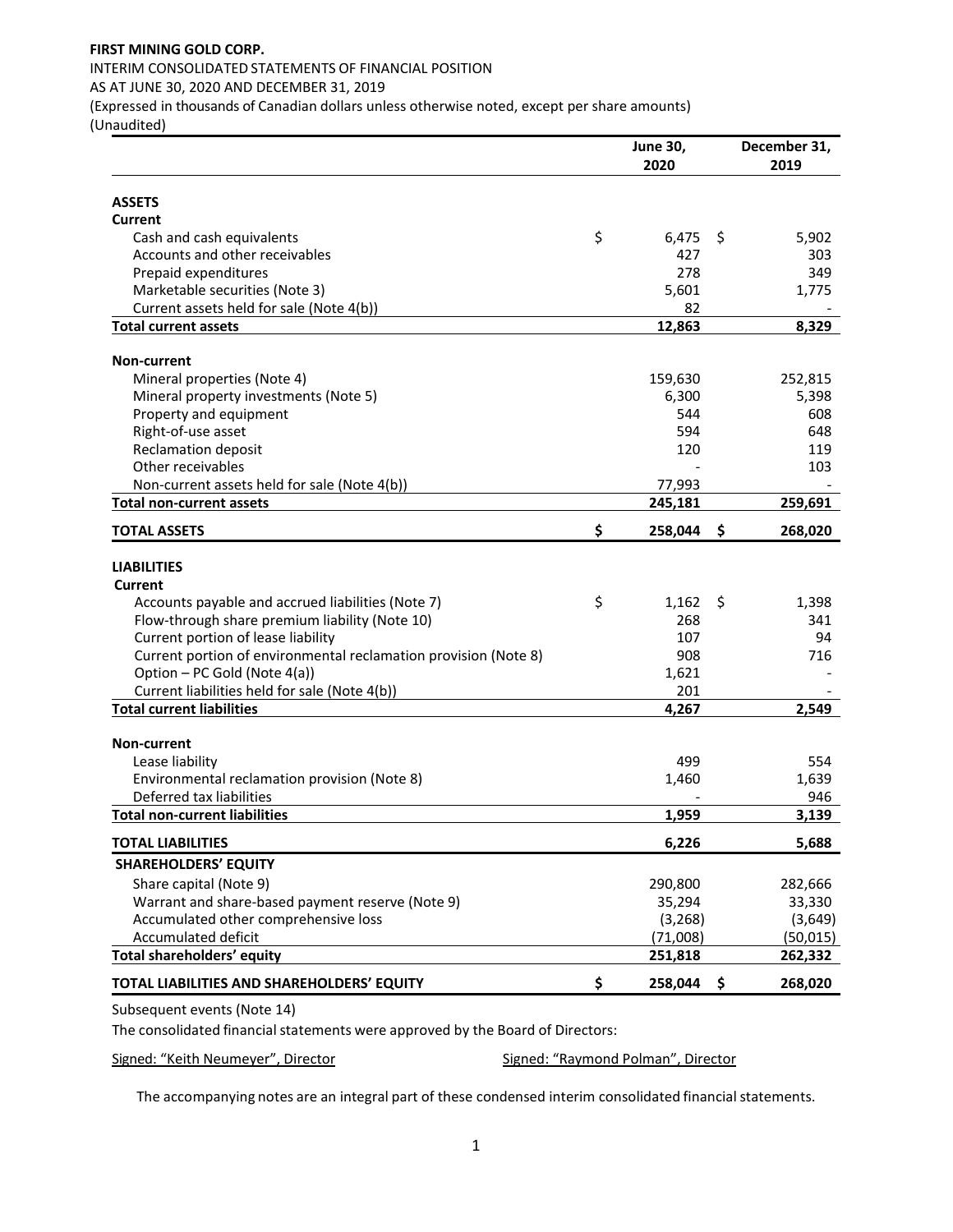# INTERIM CONSOLIDATED STATEMENTS OF NET LOSS AND COMPREHENSIVE LOSS FOR THE THREE AND SIX MONTHS ENDED JUNE 30, 2020 AND 2019

(Expressed in thousands of Canadian dollars unless otherwise noted, except per share amounts) (Unaudited)

|                                                                      | <b>Three months ended</b> |              | Six months ended |     |             |  |
|----------------------------------------------------------------------|---------------------------|--------------|------------------|-----|-------------|--|
|                                                                      | <b>June 30,</b>           |              | <b>June 30,</b>  |     |             |  |
|                                                                      | 2020                      | 2019         | 2020             |     | 2019        |  |
| <b>OPERATING EXPENSES (Note 11)</b>                                  |                           |              |                  |     |             |  |
| General and administration                                           | \$<br>$1,251$ \$          | 774 \$       | 2,008            | \$  | 1,641       |  |
| Exploration and evaluation                                           | 156                       | 245          | 359              |     | 444         |  |
| Investor relations and marketing communications                      | 246                       | 199          | 545              |     | 733         |  |
| Corporate development and due diligence                              | 94                        | 138          | 226              |     | 283         |  |
| Write-down of mineral properties (Note 4)                            | 22,498                    |              | 22,498           |     |             |  |
| Loss from operational activities                                     | (24, 245)                 | (1, 356)     | (25, 636)        |     | (3, 101)    |  |
| <b>OTHER ITEMS</b>                                                   |                           |              |                  |     |             |  |
| Foreign exchange gain (loss)                                         | 629                       | (2)          | 607              |     | (4)         |  |
| Other expenses                                                       | (26)                      | (7)          | (46)             |     | (61)        |  |
| Interest and other income                                            | 16                        | 50           | 54               |     | 124         |  |
| Marketable securities fair value gain (Note 3)                       | 3,013                     |              | 3,013            |     |             |  |
| Loss on disposal of subsidiaries (Note 4)                            | (303)                     |              | (303)            |     |             |  |
| Loss before income taxes                                             | \$<br>$(20,916)$ \$       | $(1,315)$ \$ | (22, 311)        | \$  | (3,042)     |  |
| Deferred income tax recovery                                         | 1,385                     |              | 1,318            |     |             |  |
| Net loss for the period                                              | \$<br>$(19,531)$ \$       | $(1,315)$ \$ | (20, 993)        | \$  | (3,042)     |  |
| <b>OTHER COMPREHENSIVE INCOME (LOSS)</b>                             |                           |              |                  |     |             |  |
| Items that will not be reclassified to net income or (loss):         |                           |              |                  |     |             |  |
| Marketable securities fair value gain (Note 3)                       | 450                       | 139          | 73               |     | 151         |  |
| Mineral property investments fair value gain (Note 5)                | 567                       |              | 903              |     |             |  |
| Items that are or may be reclassified to net income or               |                           |              |                  |     |             |  |
| (loss):                                                              |                           |              |                  |     |             |  |
| Currency translation adjustment of foreign                           |                           |              |                  |     |             |  |
| subsidiaries                                                         | (29)                      | (24)         | 35               |     | (48)        |  |
| Recycling of currency translation adjustment on                      |                           |              |                  |     |             |  |
| disposal of foreign subsidiaries (Note 4(c))                         | (630)                     |              | (630)            |     |             |  |
| Other comprehensive income                                           | 358                       | 115          | 381              |     | 103         |  |
| Net loss and comprehensive loss for the period                       | \$<br>$(19, 173)$ \$      | $(1,200)$ \$ | (20, 612)        | \$. | (2,939)     |  |
| Basic and diluted loss per share                                     | \$<br>$(0.03)$ \$         | $(0.00)$ \$  | (0.03)           | \$  | (0.01)      |  |
| Weighted average number of shares<br>outstanding - Basic and Diluted | 633,042,052               | 571,232,990  | 621,006,471      |     | 564,810,633 |  |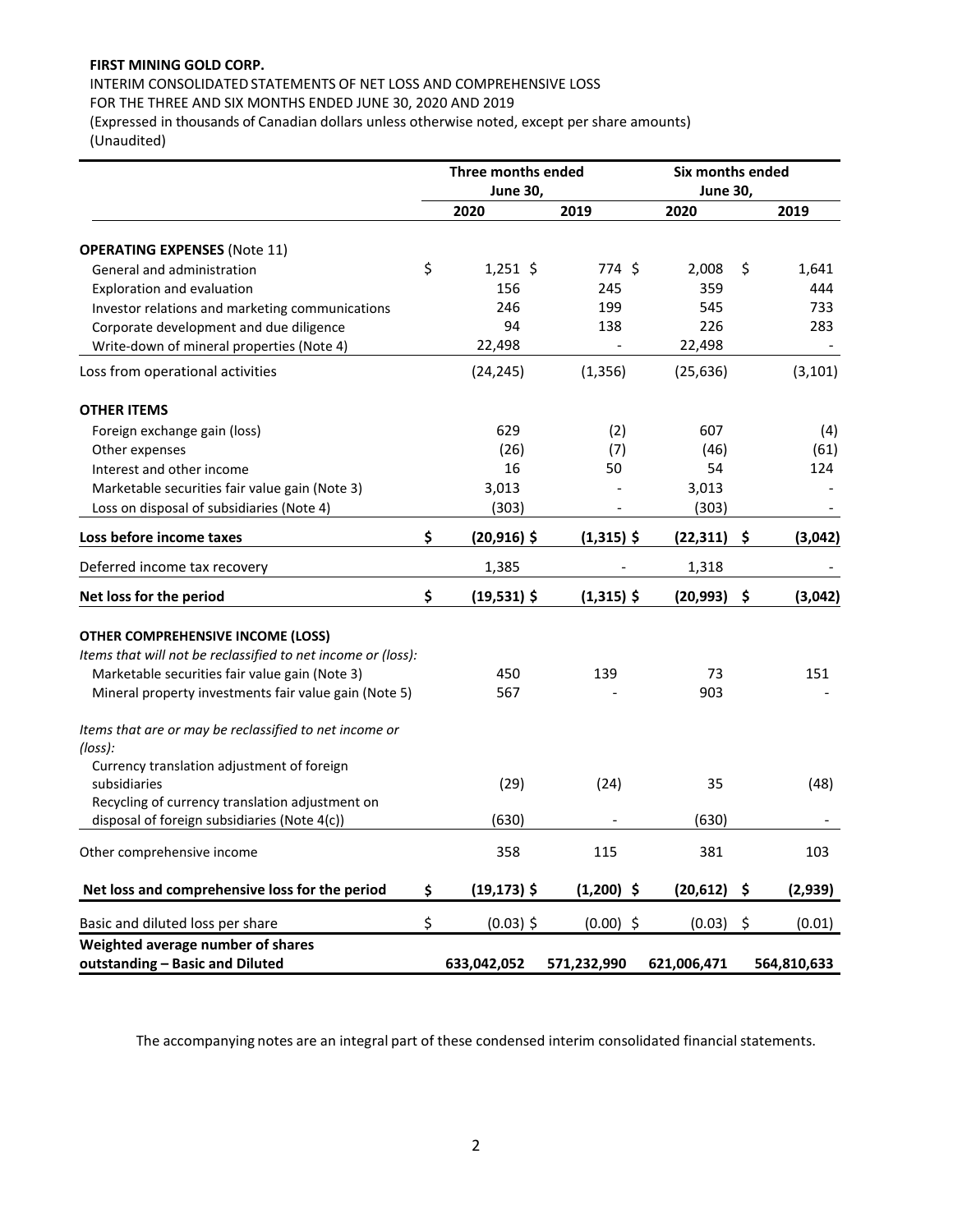# INTERIM CONSOLIDATED STATEMENTS OF CASH FLOWS

FOR THE SIX MONTHS ENDED JUNE 30, 2020 AND 2019

(Expressed in thousands of Canadian dollars unless otherwise noted, except per share amounts) (Unaudited)

|                                                                           | Six months ended June 30, |               |          |  |  |
|---------------------------------------------------------------------------|---------------------------|---------------|----------|--|--|
|                                                                           |                           | 2020          | 2019     |  |  |
| Cash flows from operating activities                                      |                           |               |          |  |  |
| Net loss for the period                                                   | \$                        | $(20,993)$ \$ | (3,042)  |  |  |
| Adjustments for:                                                          |                           |               |          |  |  |
| Depreciation                                                              |                           | 164           | 87       |  |  |
| Marketable securities fair value gain (Note 3)                            |                           | (3,013)       |          |  |  |
| Loss on sale of subsidiaries (Note 4(c))                                  |                           | 303           |          |  |  |
| Unrealized foreign exchange gain                                          |                           | (659)         | (6)      |  |  |
| Share-based payments (Note 9(d))                                          |                           | 649           | 1,049    |  |  |
| Accrued interest receivable and other income                              |                           | (1)           | (45)     |  |  |
| Other expenses                                                            |                           | 40            | 65       |  |  |
| Write-down of mineral properties (Note 4(b))                              |                           | 22,498        |          |  |  |
| Deferred income tax recovery                                              |                           | (1, 318)      |          |  |  |
| Operating cash flows before movements in working capital                  |                           | (2, 330)      | (1,892)  |  |  |
| Changes in non-cash working capital items:                                |                           |               |          |  |  |
| Increase in accounts and other receivables                                |                           | (43)          | (52)     |  |  |
| Decrease (increase) in prepaid expenditures                               |                           | 64            | (3)      |  |  |
| (Decrease) increase in accounts payables and accrued liabilities          |                           | (132)         | 133      |  |  |
| Total cash used in operating activities                                   |                           | (2, 441)      | (1,814)  |  |  |
| Cash flows from investing activities                                      |                           |               |          |  |  |
| Property and equipment purchases                                          |                           | (169)         | (39)     |  |  |
| Mineral property expenditures (Note 4)                                    |                           | (6, 194)      | (2, 245) |  |  |
| Option payments and expenditures recovered (Note 4)                       |                           | 100           | 67       |  |  |
| Total cash used in investing activities                                   |                           | (6, 263)      | (2, 217) |  |  |
| Cash flows from financing activities                                      |                           |               |          |  |  |
| Proceeds from private placements (Note 9(b))                              |                           | 9,282         | 7,411    |  |  |
| Proceeds from ATM program (Note 9(b))                                     |                           | 125           |          |  |  |
| Shares issuance costs (Note 9(b))                                         |                           | (128)         | (141)    |  |  |
| Proceeds from exercise of warrants and stock options                      |                           | 116           | 43       |  |  |
| Repayment of lease liability                                              |                           | (42)          |          |  |  |
| Finance costs paid                                                        |                           | (26)          |          |  |  |
| Total cash provided by financing activities                               |                           | 9,327         | 7,313    |  |  |
| Foreign exchange effect on cash                                           |                           | 2             | (1)      |  |  |
| Change in cash and cash equivalents                                       |                           | 625           | 3,281    |  |  |
| Cash and cash equivalents, beginning                                      |                           | 5,902         | 5,115    |  |  |
| Cash and cash equivalents, ending                                         | \$                        | \$<br>6,527   | 8,396    |  |  |
| Less cash and cash equivalents classified in current assets held for sale | \$                        | \$<br>(52)    |          |  |  |
| Cash and cash equivalents as presented on consolidated statements         |                           |               |          |  |  |
| of financial position                                                     | \$                        | \$<br>6,475   | 8,396    |  |  |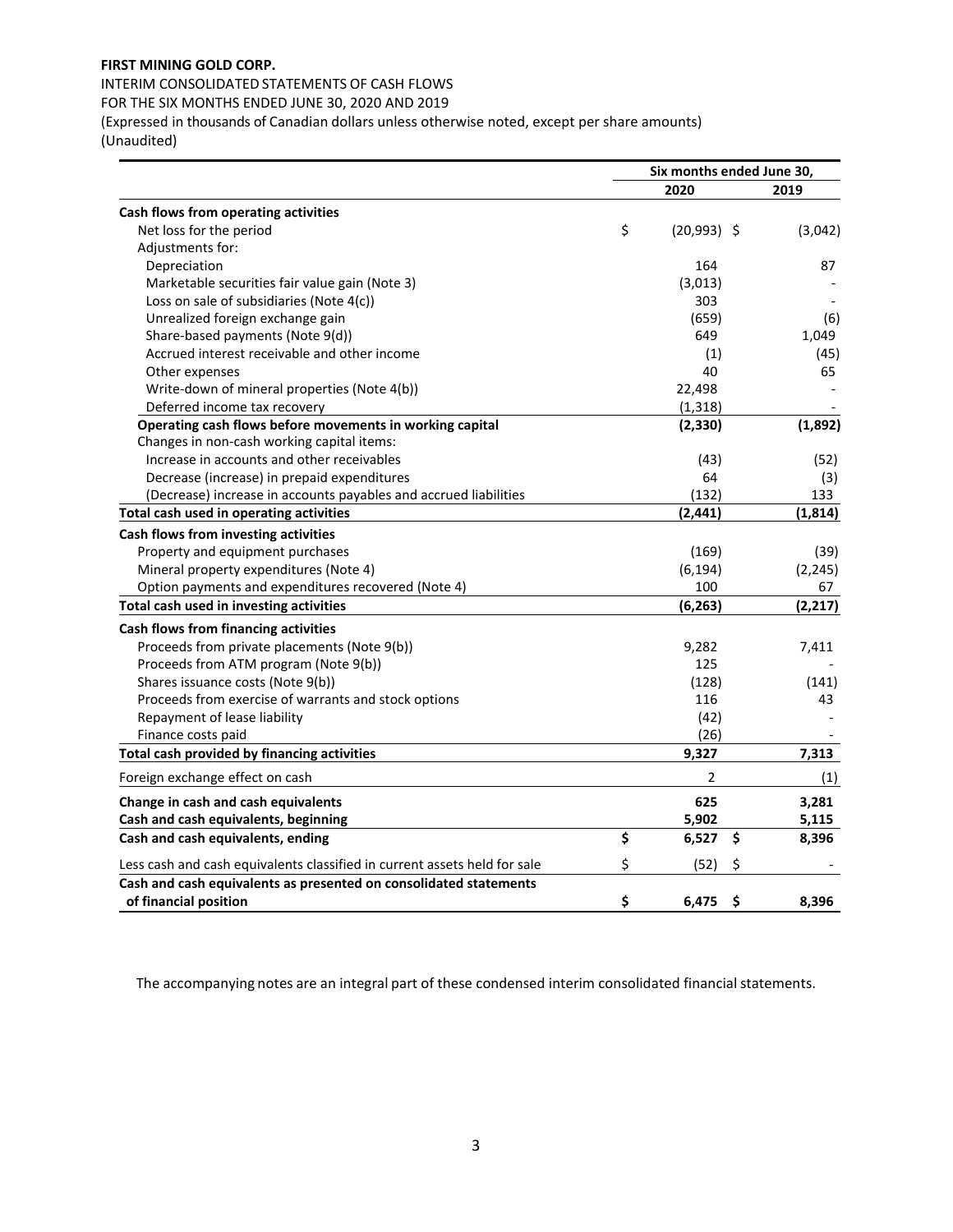# INTERIM CONSOLIDATED STATEMENTS OF CHANGES IN EQUITY

# FOR THE SIX MONTHS ENDED JUNE 30, 2020 AND 2019

(Expressed in thousands of Canadian dollars unless otherwise noted, except per share amounts)

(Unaudited)

|                                                      | Number of<br>common | Share      | Warrant     | Share-based<br>payment | Accumulated<br>other<br>comprehensive | Accumulated   |              |
|------------------------------------------------------|---------------------|------------|-------------|------------------------|---------------------------------------|---------------|--------------|
|                                                      | shares              | capital    | reserve     | reserve                | income (loss)                         | deficit       | <b>Total</b> |
|                                                      |                     |            |             |                        |                                       |               |              |
| Balance as at December 31, 2018                      | 558,316,916 \$      | 275,068 \$ | 13,600 \$   | 16,630 \$              | $(5,292)$ \$                          | $(43,056)$ \$ | 256,950      |
| Proceeds from private placements (Note 9(b))         | 25,690,772          | 6,393      | 1,018       |                        |                                       |               | 7,411        |
| Flow-through share premium liability (Note 9(b))     |                     | (475)      |             |                        |                                       |               | (475)        |
| Shares issuance costs (Note 9(b))                    |                     | (120)      | (21)        |                        |                                       |               | (141)        |
| Exercise of warrants (Note 9(c))                     | 214,200             | 108        | (65)        |                        |                                       |               | 43           |
| Share-based payments                                 |                     |            |             | 1,412                  |                                       |               | 1,412        |
| Loss for the period                                  |                     |            | ÷,          |                        |                                       | (3,042)       | (3,042)      |
| Other comprehensive income                           |                     |            |             |                        | 103                                   |               | 103          |
| Balance as at June 30, 2019                          | 584,221,888 \$      | 280,974 \$ | $14,532$ \$ | 18,042 \$              | $(5, 189)$ \$                         | $(46,098)$ \$ | 262,261      |
| Balance as at December 31, 2019                      | 591,997,138 \$      | 282,666 \$ | 14,532 \$   | 18,798 \$              | $(3,649)$ \$                          | $(50,015)$ \$ | 262,332      |
| Proceeds from private placements (Note 9(b))         | 40,198,095          | 8,160      | 1,122       |                        |                                       |               | 9,282        |
| Flow-through share premium liability (Note 9(b))     |                     | (300)      | ÷,          |                        |                                       |               | (300)        |
| Shares issuance costs (Note 9(b))                    |                     | (110)      | (18)        |                        |                                       |               | (128)        |
| At-the-market distributions (Note 9(b))              | 532,000             | 125        |             |                        |                                       |               | 125          |
| Exercise of options (Note 9(d))                      | 625,000             | 255        |             | (139)                  |                                       |               | 116          |
| Shares issued for prior mineral property acquisition | 24,220              | 4          |             |                        |                                       |               | 4            |
| Share-based payments                                 |                     |            |             | 999                    |                                       |               | 999          |
| Loss for the period                                  |                     |            |             |                        |                                       | (20, 993)     | (20, 993)    |
| Other comprehensive income                           |                     |            |             |                        | 381                                   |               | 381          |
| Balance as at June 30, 2020                          | 633,376,453 \$      | 290,800 \$ | 15,636 \$   | 19,658 \$              | $(3,268)$ \$                          | $(71,008)$ \$ | 251,818      |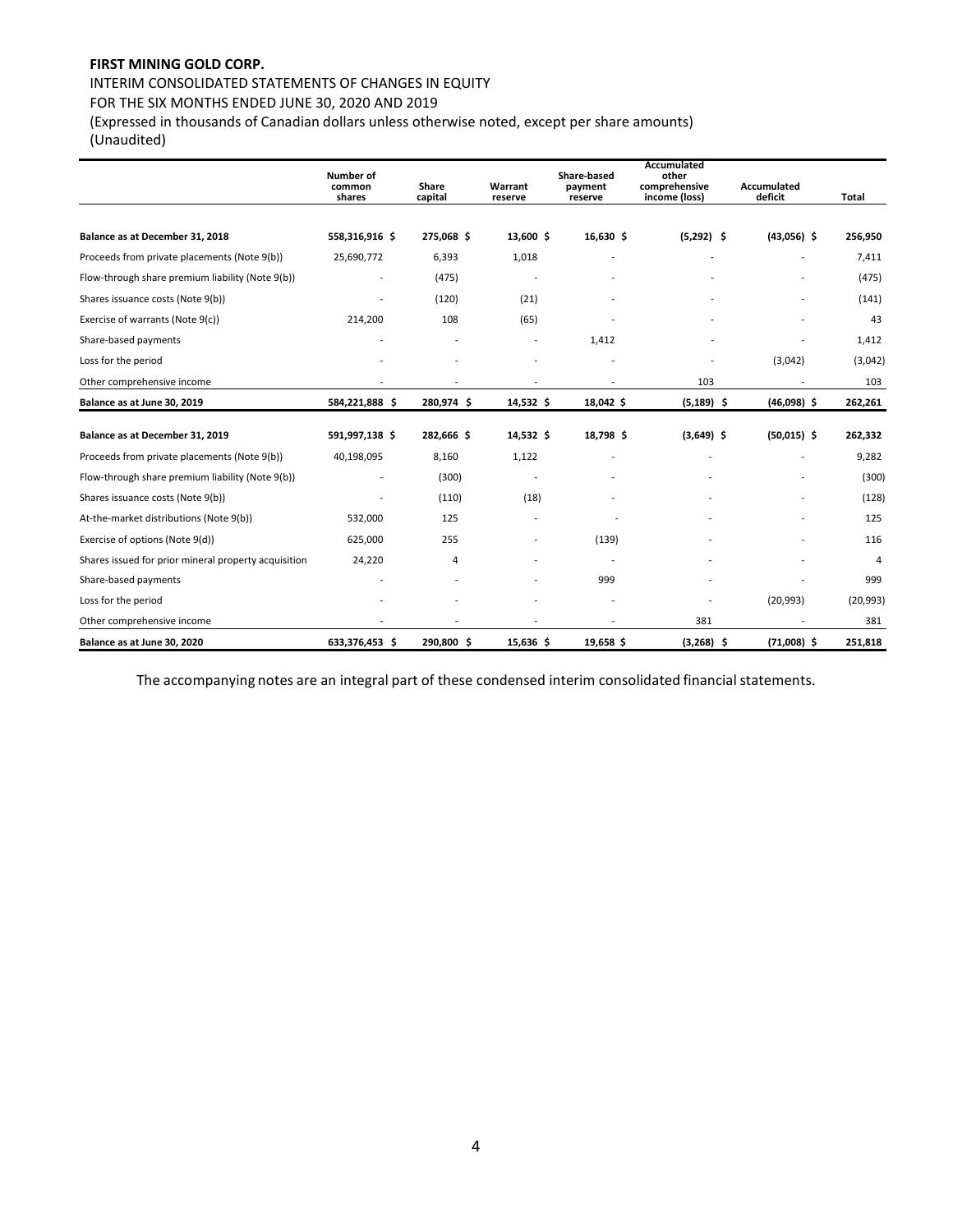#### **1. NATURE OF OPERATIONS**

First Mining Gold Corp. (the "Company" or "First Mining") is a public company which is listed on the Toronto Stock Exchange (the "TSX") under the symbol "FF", on the OTCQX under the symbol "FFMGF", and on the Frankfurt Stock Exchange under the symbol "FMG". The Company's head office and principal address is Suite 2070 – 1188 West Georgia Street, Vancouver, British Columbia, Canada, V6E 4A2.

First Mining was incorporated in Canada on April 4, 2005. The Company changed its name to First Mining Gold Corp. in January 2018.

First Mining is a Canadian gold company focused on the development and permitting of the Springpole Gold Project in northwestern Ontario. The Company is in the process of closing its announced transaction with Treasury Metals Inc. ("Treasury Metals") (TSX: TML) (Note 4(b)). First Mining's eastern Canadian property portfolio also includes the Pickle Crow (being advanced in partnership with Auteco Minerals Ltd. ("Auteco"), Cameron, Hope Brook, Duparquet, Duquesne, and Pitt gold projects.

These condensed interim consolidated financial statements include the accounts of the Company and its subsidiaries. The following table highlights the Company's material subsidiaries together with their projects:

| Name of the<br>subsidiary             | Ownership<br>Percentage | Project                                                                                                                                  | Location                        |
|---------------------------------------|-------------------------|------------------------------------------------------------------------------------------------------------------------------------------|---------------------------------|
| <b>Gold Canyon Resources</b><br>Inc.  | 100%                    | Springpole Gold Project ("Springpole")                                                                                                   | Northwestern Ontario,<br>Canada |
| Goldlund Resources Inc.               | 100%                    | Goldlund Gold Project ("Goldlund") (Note 4(b))                                                                                           | Northwestern Ontario,<br>Canada |
| Coastal Gold Corp.                    | 100%                    | Hope Brook Gold Project ("Hope Brook")                                                                                                   | Newfoundland, Canada            |
| Cameron Gold<br>Operations Ltd.       | 100%                    | Cameron Gold Project ("Cameron")                                                                                                         | Northwestern Ontario,<br>Canada |
| PC Gold Inc.                          | 100%                    | Pickle Crow Gold Project ("Pickle Crow") (Note 4(a))                                                                                     | Northwestern Ontario,<br>Canada |
| <b>Clifton Star Resources</b><br>Inc. | 100%                    | Duquesne Gold Project ("Duquesne")<br>10% indirect interest in the Duparquet Gold Project<br>("Duparquet")<br>Pitt Gold Project ("Pitt") | Québec, Canada                  |

#### **2. BASIS OF PRESENTATION**

These condensed interim consolidated financial statements have been prepared in accordance with International Accounting Standard 34, *Interim Financial Reporting* using policies consistent with International Financial Reporting Standards ("IFRS") as issued by the International Accounting Standards Board. These condensed interim consolidated financial statements should be read in conjunction with the Company's audited annual consolidated financial statements for the year ended December 31, 2019, as some disclosures from the annual consolidated financial statements have been condensed or omitted. There are no IFRS or International Financial Reporting Interpretations Committee interpretations that are not yet effective that would be expected to have a material impact on the Company's consolidated financial statements.

These condensed interim consolidated financial statements have been prepared on a historical cost basis, except for financial instruments classified as fair value through profit and loss or fair value through other comprehensive income (loss), which are stated at their fair value. The condensed interim consolidated financial statements are presented in thousands of Canadian dollars, unless otherwise noted.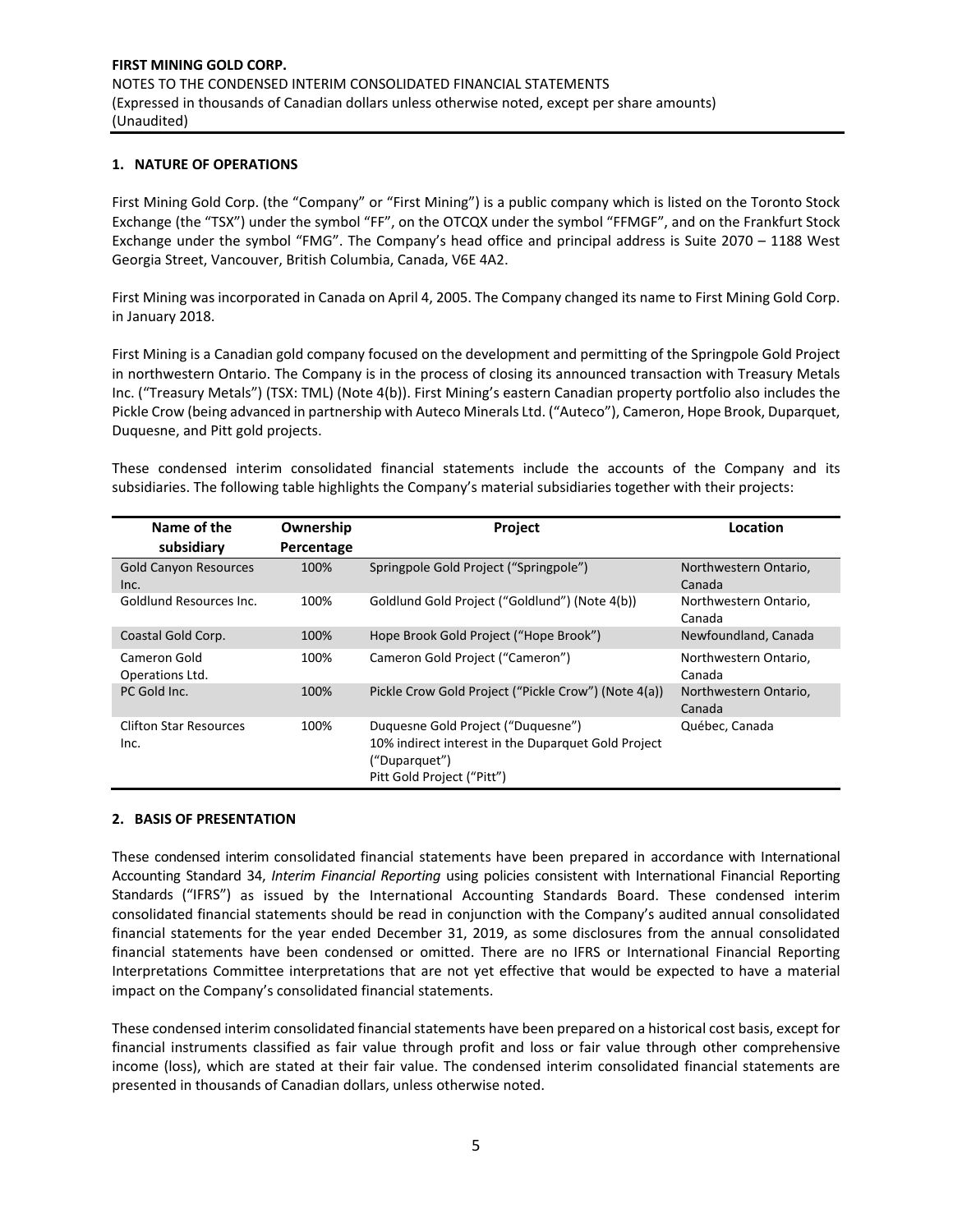#### **2. BASIS OF PRESENTATION (Continued)**

The functional currency of the Company and its Canadian subsidiaries is the Canadian dollar while the functional currency of the Company's non‐Canadian subsidiaries is the US dollar. The use of judgments, estimates and assumptions affects the application of accounting policies and the reported amounts of assets and liabilities, income and expense. Actual results may differ from these estimates. In preparing these condensed interim consolidated financial statements, the significant judgements made by management in applying the Company's accounting policies and the key sources of estimation uncertainty were substantially the same as those that applied to the audited annual consolidated financial statements with the exception of considerations arising from COVID‐19.

In March 2020, the World Health Organization declared a global pandemic related to the virus known as COVID‐19. As the Company does not have production activities, the ability to fund ongoing exploration is affected by the availability of financing. Due to market uncertainty the Company may be restricted in its ability to raise additional funding. The impact of COVID-19 on the Company over time is not determinable; however, its effects may have a material impact on the Company's financial position, results of operations and cash flows in future periods. There may be heightened risk of mineral property impairment and liquidity or going concern uncertainty.

These condensed interim consolidated financial statements were approved by the Board of Directors on August 4, 2020.

#### **3. MARKETABLE SECURITIES**

The movements in marketable securities during the six months ended June 30, 2020, and year ended December 31, 2019 are summarized as follows:

|                                                     | <b>Silver One</b><br><b>Resources Inc.</b> |      | <b>Gainey Capital</b><br>Corp. |    | Auteco                      | <b>Other Marketable</b><br><b>Securities</b> | <b>Total</b> |
|-----------------------------------------------------|--------------------------------------------|------|--------------------------------|----|-----------------------------|----------------------------------------------|--------------|
| Balance as at December 31, 2019                     | \$                                         | - \$ | 74                             | -S | $\mathcal{L}^{\mathcal{A}}$ | 1,701                                        | 1,775        |
| Additions                                           | $\overline{\phantom{a}}$                   |      | $\overline{\phantom{a}}$       |    | 740                         | $\overline{\phantom{0}}$                     | 740          |
| (Loss) gain recorded in other<br>comprehensive loss | $\overline{\phantom{a}}$                   |      | (24)                           |    |                             | 97                                           | 73           |
| Gain recorded in net loss                           | $\overline{\phantom{a}}$                   |      | $\overline{\phantom{a}}$       |    | 3.013                       | -                                            | 3,013        |
| Balance as at June 30, 2020                         | $\blacksquare$                             |      | 50                             |    | 3.753                       | 1.798                                        | 5.601        |

|                                 | <b>Silver One</b><br><b>Resources Inc.</b> | <b>Gainey Capital</b><br>Corp. | Auteco                   | <b>Other Marketable</b><br><b>Securities</b> |         |
|---------------------------------|--------------------------------------------|--------------------------------|--------------------------|----------------------------------------------|---------|
| Balance as at December 31, 2018 | 990<br>-S                                  | $\sim$<br>S                    | $\blacksquare$           | 1,607                                        | 2,597   |
| <b>Additions</b>                | 60                                         | 171                            | $\overline{\phantom{a}}$ |                                              | 231     |
| <b>Dispositions</b>             | (1,758)                                    | $\overline{\phantom{0}}$       | -                        | -                                            | (1,758) |
| Gain (loss) recorded in other   | 708                                        | (97)                           |                          | 94                                           | 705     |
| comprehensive loss              |                                            |                                |                          |                                              |         |
| Balance as at December 31, 2019 | - S<br>$\blacksquare$                      | 74                             | - S<br>ъ.                | 1.701                                        | 1.775   |

The Company holds marketable securities of publicly traded companies as strategic investments and has less than a 10% equity interest in each of the investees. During the six months ended June 30, 2020, the Company received the 25 million shares of Auteco in connection with its option to acquire PC Gold Inc. (Note 4(a)). These shares are classified as fair value through profit and loss ("FVTPL").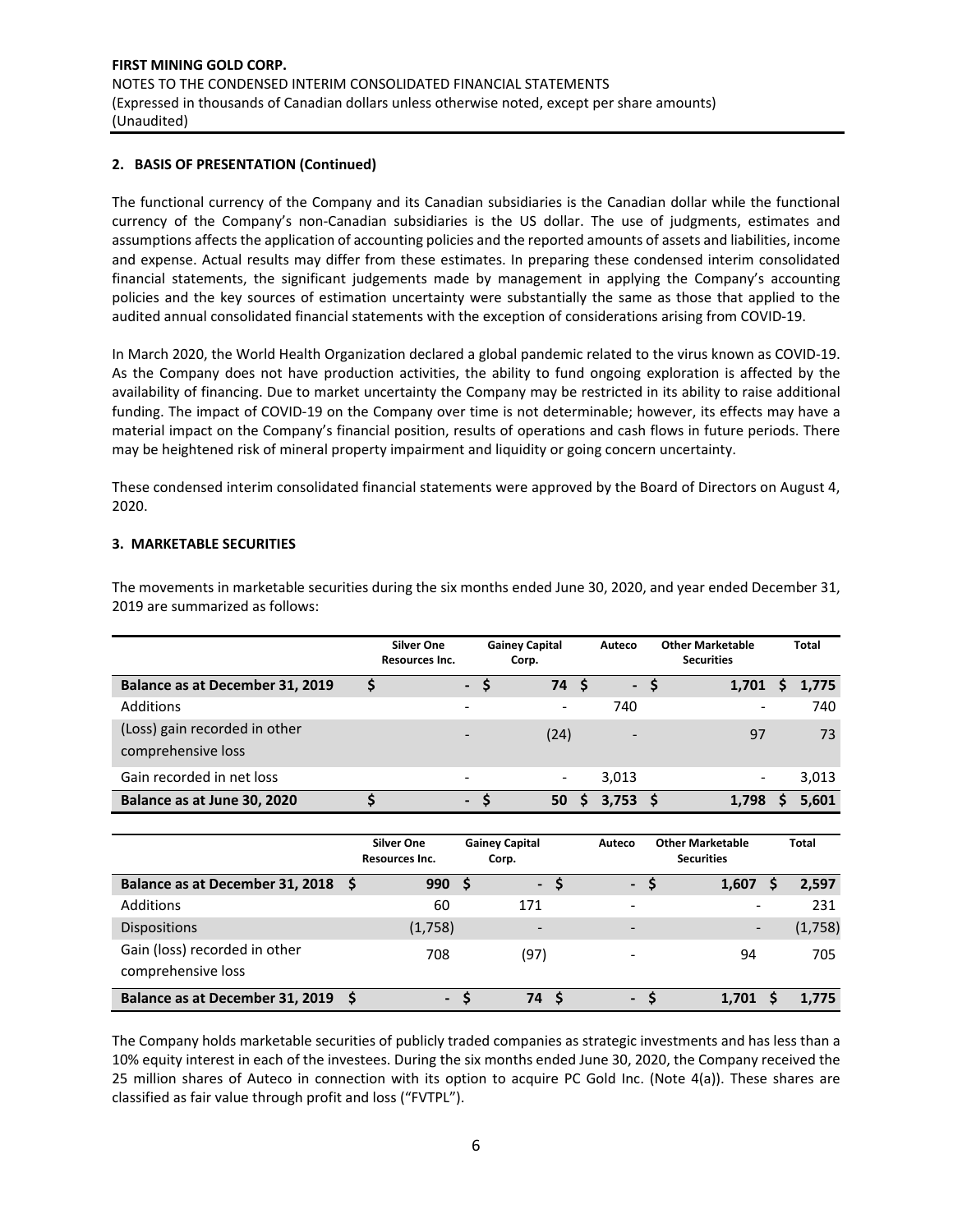# **4. MINERAL PROPERTIES**

As at June 30, 2020 and December 31, 2019, the Company has capitalized the following acquisition, exploration and evaluation costs on its mineral properties:

|                     | <b>Balance</b><br>December 31, 2019 | Concessions.<br>taxes, and<br>royalties | Salaries and<br>share-based<br>payments | Drilling,<br>exploration,<br>and technical<br>consulting | Assaying, field<br>supplies, and<br>environmental | <b>Travel and</b><br>other<br>expenditures | <b>Option payments</b><br>received and<br>expenditures<br>recovered | Currency<br>translation<br>adjustments | Disposal, assets<br>held for sale<br>reclassification or<br>write-down of<br>mineral<br>properties |             | Balance<br>June 30, 2020 |
|---------------------|-------------------------------------|-----------------------------------------|-----------------------------------------|----------------------------------------------------------|---------------------------------------------------|--------------------------------------------|---------------------------------------------------------------------|----------------------------------------|----------------------------------------------------------------------------------------------------|-------------|--------------------------|
| Springpole          | \$<br>76,775                        | \$                                      | $244 \quad $5$<br>539                   | 2,195<br>Ŝ.                                              | - \$<br>1,221                                     | 507<br>Ŝ.                                  | \$<br>÷.                                                            | $\sim$                                 | $\overline{\phantom{a}}$                                                                           | $\varsigma$ | 81,481                   |
| Goldlund            | 98,894                              |                                         | 393                                     | 733                                                      | 228                                               | 115                                        |                                                                     |                                        | (100, 365)                                                                                         |             |                          |
| Hope Brook          | 20,071                              | 20                                      | 27                                      | $\overline{4}$                                           | 92                                                | 23                                         | $\sim$                                                              | $\overline{\phantom{a}}$               | $\overline{\phantom{a}}$                                                                           |             | 20,237                   |
| Cameron             | 27,374                              |                                         | 40                                      | 19                                                       | 6                                                 | 10                                         | $\sim$                                                              |                                        | $\overline{\phantom{a}}$                                                                           |             | 27,456                   |
| Pickle Crow         | 19,263                              | 19                                      | 43                                      | 787                                                      | 6                                                 | 3                                          | $\sim$                                                              | $\overline{\phantom{a}}$               | $\overline{\phantom{a}}$                                                                           |             | 20,121                   |
| Duquesne            | 5,133                               | $\overline{\phantom{a}}$                |                                         | 4                                                        | $\overline{\phantom{a}}$                          | $\overline{\phantom{a}}$                   |                                                                     |                                        | $\overline{\phantom{a}}$                                                                           |             | 5,140                    |
| Pitt                | 2,084                               | $\overline{\phantom{a}}$                | $\overline{\phantom{a}}$                | $\overline{\phantom{a}}$                                 | $\overline{\phantom{a}}$                          | $\sim$                                     | $\sim$                                                              | $\overline{\phantom{a}}$               | $\overline{\phantom{a}}$                                                                           |             | 2,084                    |
| Others $(1)$        | 2,615                               |                                         |                                         | 6                                                        |                                                   | 6                                          |                                                                     |                                        | $\overline{\phantom{a}}$                                                                           |             | 2,638                    |
| <b>Canada Total</b> | 252,209<br>s                        | 301<br>\$                               | 1,046<br>ь                              | 3,748<br>s                                               | 1,554<br>s                                        | 664<br>s                                   | \$.<br>$\overline{\phantom{0}}$                                     |                                        | $(100, 365)$ \$                                                                                    |             | 159,157                  |
| <b>Mexico Total</b> | 154                                 |                                         | 5<br>$\overline{\phantom{a}}$           | $\overline{\phantom{a}}$                                 | $\overline{\phantom{a}}$                          | $\overline{\phantom{a}}$                   |                                                                     | 8                                      | (167)                                                                                              |             | $\overline{\phantom{a}}$ |
| <b>USA</b>          | 452                                 |                                         | $\overline{\phantom{a}}$                | $\overline{\phantom{0}}$                                 |                                                   | $\overline{\phantom{0}}$                   | $\sim$                                                              | 21                                     | $\overline{\phantom{0}}$                                                                           |             | 473                      |
| <b>Total</b>        | \$<br>252,815                       | 306<br>-\$                              | 1,046<br>S                              | 3.748<br>5                                               | $1,554$ \$<br>s                                   | 664                                        | -\$<br>$\blacksquare$                                               | 29                                     | \$<br>$(100, 532)$ \$                                                                              |             | 159,630                  |

|                       | <b>Balance</b><br>December 31, 2018 | Concessions.<br>taxes, and<br>royalties | Salaries and<br>share-based<br>payments | Drilling,<br>exploration,<br>and technical<br>consulting | Assaying, field<br>supplies, and<br>environmental | <b>Travel and</b><br>other<br>expenditures | <b>Option payments</b><br>received and<br>expenditures<br>recovered | Currency<br>translation<br>adjustments | Disposal, assets<br>held for sale<br>reclassification or<br>write-down of<br>mineral<br>properties |   | <b>Balance</b><br>December 31,<br>2019 |
|-----------------------|-------------------------------------|-----------------------------------------|-----------------------------------------|----------------------------------------------------------|---------------------------------------------------|--------------------------------------------|---------------------------------------------------------------------|----------------------------------------|----------------------------------------------------------------------------------------------------|---|----------------------------------------|
| Springpole            | \$<br>73,378                        | 347<br>Ś                                | 950<br>Ŝ.                               | -Ś<br>1,058                                              | 488<br><sub>S</sub>                               | 554<br>Ŝ.                                  | $\zeta$<br>$\overline{\phantom{a}}$                                 | $\overline{\phantom{a}}$               | $\overline{\phantom{a}}$                                                                           | Ś | 76,775                                 |
| Goldlund              | 96,604                              | 3                                       | 726                                     | 1,085                                                    | 240                                               | 236                                        | ۰                                                                   |                                        | $\overline{\phantom{a}}$                                                                           |   | 98,894                                 |
| Hope Brook            | 19,581                              | 20                                      | 213                                     | 105                                                      | 41                                                | 111                                        | $\overline{\phantom{a}}$                                            | $\overline{\phantom{a}}$               | $\overline{\phantom{a}}$                                                                           |   | 20,071                                 |
| Cameron               | 27,032                              | 56                                      | 87                                      | 126                                                      | 16                                                | 57                                         | ٠                                                                   | $\overline{\phantom{a}}$               | $\overline{\phantom{a}}$                                                                           |   | 27,374                                 |
| <b>Pickle Crow</b>    | 16,754                              | 31                                      | 88                                      | 46                                                       | 2,376                                             | 18                                         | (50)                                                                | $\overline{\phantom{a}}$               | $\sim$                                                                                             |   | 19,263                                 |
| Duquesne              | 5,091                               | $\mathfrak{p}$                          | 3                                       | 35                                                       |                                                   |                                            | ۰                                                                   |                                        | $\overline{\phantom{a}}$                                                                           |   | 5,133                                  |
| Pitt                  | 2,082                               | $\overline{\phantom{0}}$                | $\overline{\phantom{0}}$                | $\overline{2}$                                           | -                                                 | ۰                                          | ۰                                                                   |                                        | $\overline{\phantom{a}}$                                                                           |   | 2,084                                  |
| Others <sup>(1)</sup> | 2,559                               | 3                                       | 17                                      | 27                                                       | 8                                                 |                                            | ٠                                                                   | $\overline{\phantom{a}}$               | $\overline{\phantom{a}}$                                                                           |   | 2,615                                  |
| <b>Canada Total</b>   | Ś.<br>243,081                       | 462<br>-\$                              | 2,084<br>-S                             | 2,484<br><b>S</b>                                        | 3,170<br>Ŝ                                        | 978<br><b>S</b>                            | $(50)$ \$<br>l \$                                                   | $\overline{\phantom{0}}$               | $\overline{\phantom{a}}$                                                                           | Ŝ | 252,209                                |
| <b>Mexico Total</b>   | 244                                 | 43                                      | 22                                      | 34                                                       | $\overline{a}$                                    | ٠                                          | (179)                                                               | (10)                                   | $\overline{\phantom{a}}$                                                                           |   | 154                                    |
| <b>USA</b>            | 804                                 | 46                                      | $\overline{\phantom{0}}$                | -                                                        | -                                                 | ۰.                                         | (25)                                                                | (32)                                   | (341)                                                                                              |   | 452                                    |
| Total                 | Ś<br>$244,129$ \$                   | 551                                     | 2,106<br>.S                             | 2,518<br>s                                               | 3,170<br>s                                        | $978 \mid$ \$<br>-S                        | $(254)$ \$                                                          | $(42)$ \$                              | $(341)$ \$                                                                                         |   | 252,815                                |

<sup>(1)</sup> Other mineral properties in Canada as at June 30, 2020 and December 31, 2019 include the mining claims and concessions located in the Township of Duparquet, Quebéc, which are near the Company's Duquesne gold project and Lac Virot property located in the Labrador West Region of Labrador.

The Company has various underlying agreements and commitments with respect to its Canadian mineral properties, which define annual or future payments in connection with royalty buy-backs or maintenance of property interests.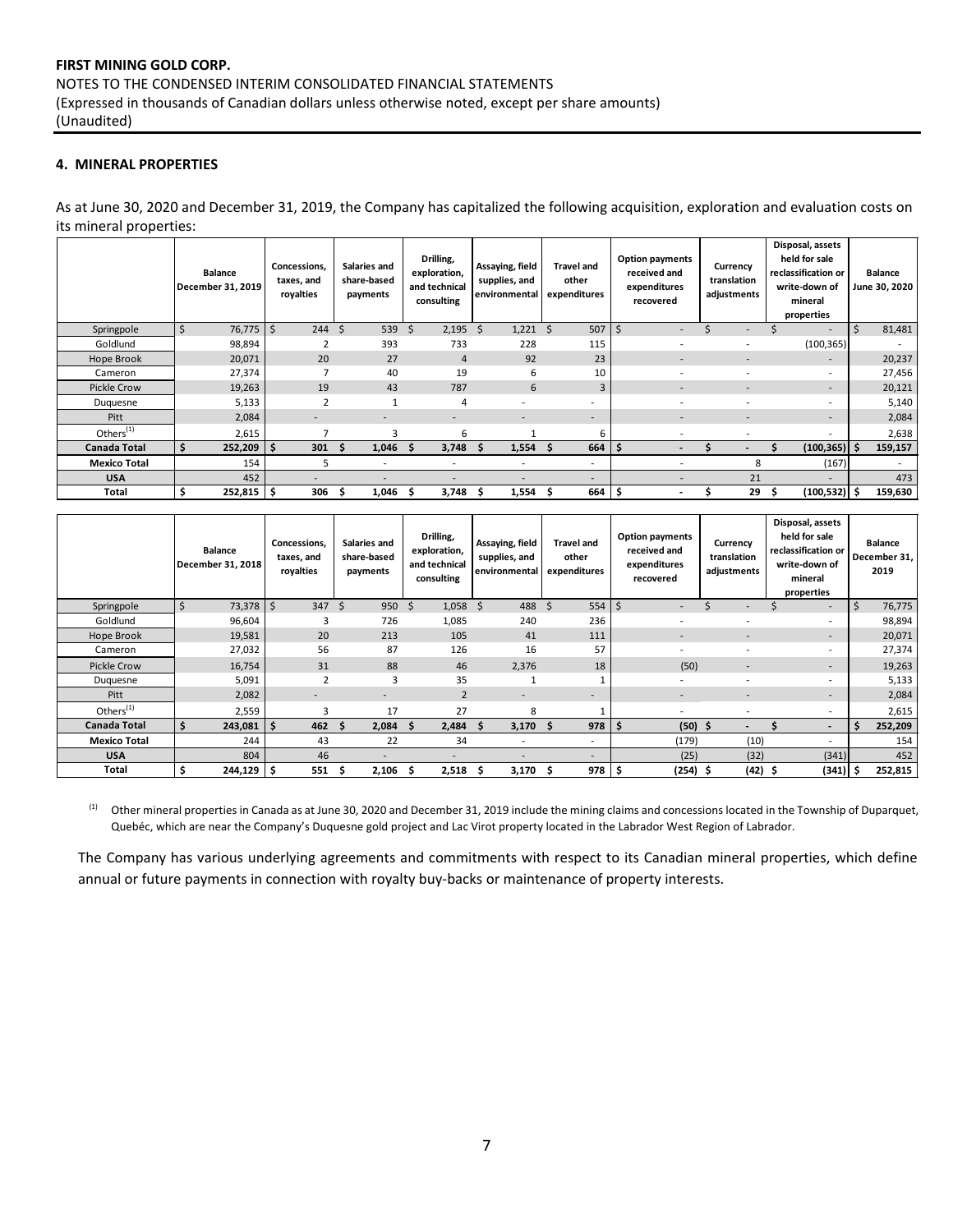# **4. MINERAL PROPERTIES (Continued)**

# **a) Pickle Crow Project**

On March 12, 2020, the Company and Auteco executed a definitive Earn-In Agreement (the "Earn-In Agreement") whereby Auteco may earn an 80% interest in PC Gold, a wholly-owned subsidiary of First Mining which owns the Pickle Crow Project. Pursuant to the Earn‐In Agreement, the Earn‐In is comprised of two stages:

- Stage 1 Earn-In (51% earn-in) Three-year initial earn-in period to acquire a 51% equity interest in PC Gold by: o Spending \$5,000 on exploration and \$1,000 on environmental matters on the Pickle Crow Gold Project (or
	- cash payments in lieu), of which \$750 must be incurred within the first 12 months; and
	- o Issuing 100 million shares of Auteco to First Mining.
- Stage 2 Earn‐In (additional 19% to earn‐in to 70%) Upon completion of the Stage 1 Earn‐In, Auteco will have a two‐year follow‐on period to acquire an additional 19% equity interest in PC Gold by:
	- o Spending a further \$5,000 on exploration on the Pickle Crow Gold Project (or cash payments in lieu);
	- o Making a \$1,000 cash payment to First Mining within 90 days of completing the additional exploration spend; and
	- o Issuing First Mining a 2% NSR royalty on the Project (1% of which can be bought back for USD\$2,500,000) (issued upon completion of the Stage 2 Earn‐In).

In addition, upon completion of the Stage 2 Earn-In, Auteco will have an option to acquire an additional 10% equity interest in PC Gold, exercisable any time following completion of the Stage 2 Earn-In, by paying First Mining \$3,000 in cash. If Auteco should fail to meet such requirements within the applicable time periods, the Earn-In Agreement will terminate and Auteco will be entitled to retain any interest which it has earned-in to prior to the date of termination. During the term of the Earn-In Agreement, Auteco will incur all program costs and manage the Pickle Crow exploration activity.

During the six months ended June 30, 2020, the Company received the scheduled consideration in cash of \$100 and 25 million shares of Auteco with a fair value on receipt of \$740 under the terms of the Earn-in Agreement. In addition, Auteco incurred a total of \$781 in exploration expenditures during the six months ended June 30, 2020.

As the Earn‐In Agreement provides Auteco the right to earn an interest in PC Gold, rather than a direct interest in the Pickle Crow project, Auteco's option to acquire PC Gold shares is a financial liability of First Mining. As a derivative, the Option – PC Gold liability is classified as FVTPL.

As there is no observable market data which can be used to determine the fair value of the Option – PC Gold liability, management uses property specific and market‐based information to determine whether a significant change in the fair value of the option liability has occurred. Factors that are considered include:

- Performance of the Auteco share price;
- The amount or timing of Pickle Crow exploration expenditures incurred;
- Updates to the NI 43-101 resource report (or Australian equivalent);
- Milestone payment probability assumptions; and
- Gold spot prices over the period from the Earn-In Agreement closing to June 30, 2020.

As at June 30, 2020, management has estimated a fair value for the Option – PC Gold liability of \$1,621. Management has concluded that there were no developments in the period since inception that would indicate a material change in fair value and, accordingly, the Option – PC Gold liability remains recorded at the amount received from the counterparty. These amounts include cash, exploration expenditures incurred and the value, at the time of receipt, of the Auteco shares received.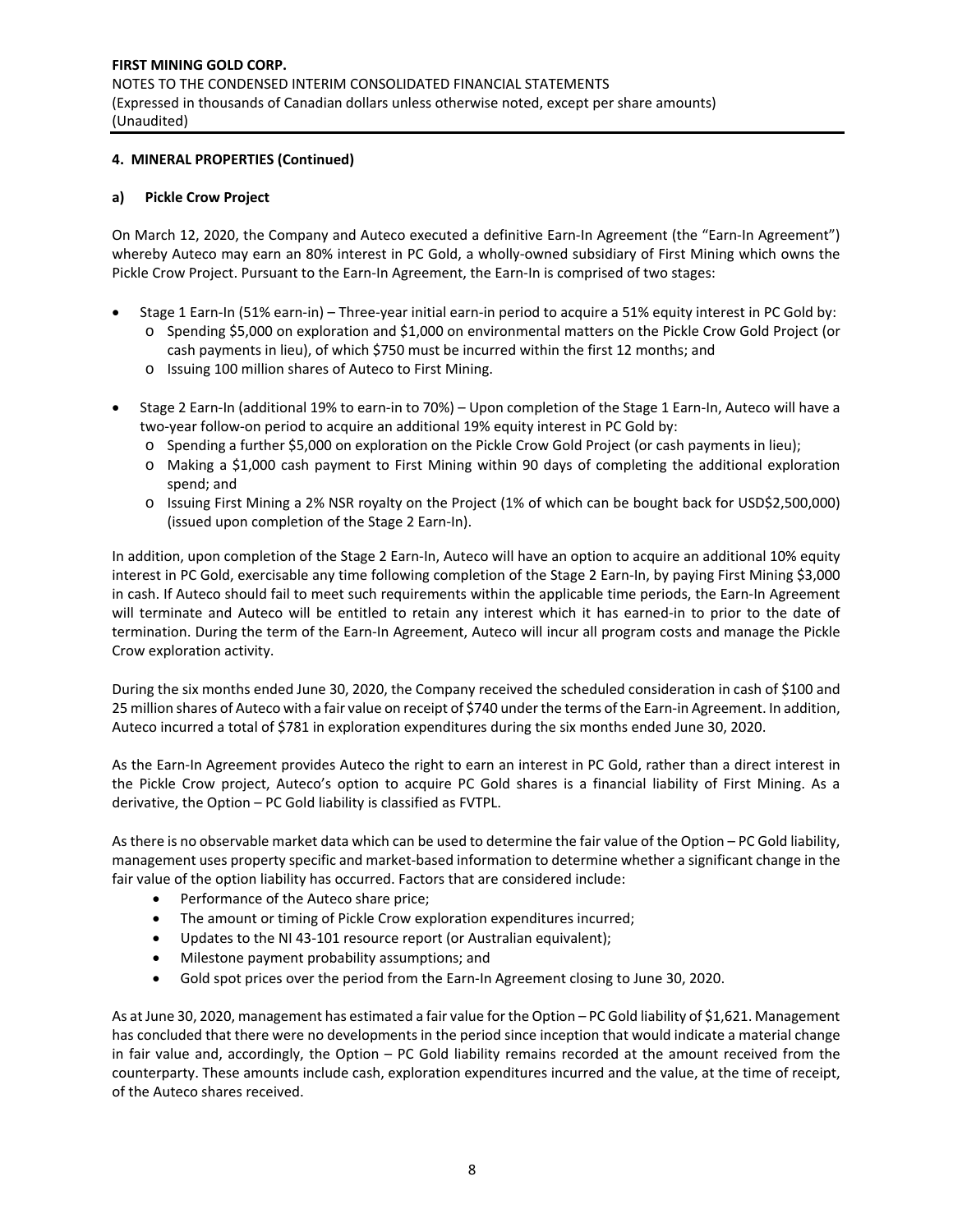# **4. MINERAL PROPERTIES (Continued)**

#### **b) Goldlund Gold Project**

On June 3, 2020, First Mining entered into a share purchase agreement (the "Share Purchase Agreement") with Treasury Metals, pursuant to which Treasury Metals agreed to acquire all of the issued and outstanding shares of Tamaka Gold Corporation, a wholly-owned subsidiary of the Company. Under the terms of the Share Purchase Agreement, First Mining will receive total consideration comprised of (i) 130 million common shares of Treasury Metals ("TML Shares"); (ii) 35 million common share purchase warrants of Treasury Metals ("TML Warrants") with an exercise price of \$0.50 for a 3‐year term; (iii) a 1.5% NSR royalty on Goldlund (0.5% of which can be bought back by Treasury Metals for \$5 million in cash); and (iv) milestone payments totaling \$5 million, payable in cash, on certain key advancements at Goldlund. Upon closing of the Transaction, First Mining will hold approximately 40% of Treasury Metals (on an undiluted basis) and will also have the right to appoint three nominees to the board of directors of Treasury Metals.

Details of the milestone payments are as follows:

- \$2.5 million payable upon receipt of a mining lease to extract material from an open pit mine at Goldlund; and
- \$2.5 million payable upon defining 300,000 tonnes of ore that can form the basis of a mineral reserve being extracted from a mine at Goldlund.

Within 12 months of closing of the Transaction, First Mining intends to distribute up to 70 million of the TML Shares and all the TML Warrants to its shareholders (the "Distribution"), retaining 60 million TML Shares following the Distribution, leaving the Company with a significant 19.9% holding of TML.

Entering into the Share Purchase Agreement was considered an indicator of impairment and evidence of conditions that existed at June 30, 2020. Therefore, during the six months ended June 30, 2020, the Company completed an impairment test and recorded an impairment of the Goldlund project amounting to \$22,498 (2019 ‐ \$nil), based on the recoverable amount (the fair value less costs to sell ("FVLCS")) indicated by the Share Purchase Agreement. In determining the recoverable amount, management estimated the fair value of the 130 million TML Shares based on quoted market prices, the fair value of the 35 million TML Warrants based on a Black‐Scholes option valuation and the fair value of the 1.5% royalty and milestone payments totaling \$5 million based on a probability weighted discounted cash flow model. The recoverable amount estimate is sensitive to changes in the milestone payment probability assumptions and the discount rate applied to the associated cash flows of 6.50%. The impairment fair value estimate is a Level 3 fair value measurement.

Upon signing of the Share Purchase Agreement on June 3, 2020, the disposal group for Goldlund was considered to be a disposal group held for sale. Upon classification of the Goldlund disposal group as held for sale during the period ended June 30, 2020, the Company remeasured Goldlund at the lower of its carrying value and FVLCS. The Company calculated the FVLCS based on the consideration contained within the Share Purchase Agreement. As the FVLCS exceeded the carrying value, no additional impairment charge was recorded. Upon classification of the Goldlund disposal group as held for sale, the Company reclassified \$77,867 from the Goldund mineral property to non‐current assets held for sale. In addition to the mineral property balances, non-current assets held for sale include property and equipment. Current assets and liabilities held for sale relate to the minimal working capital.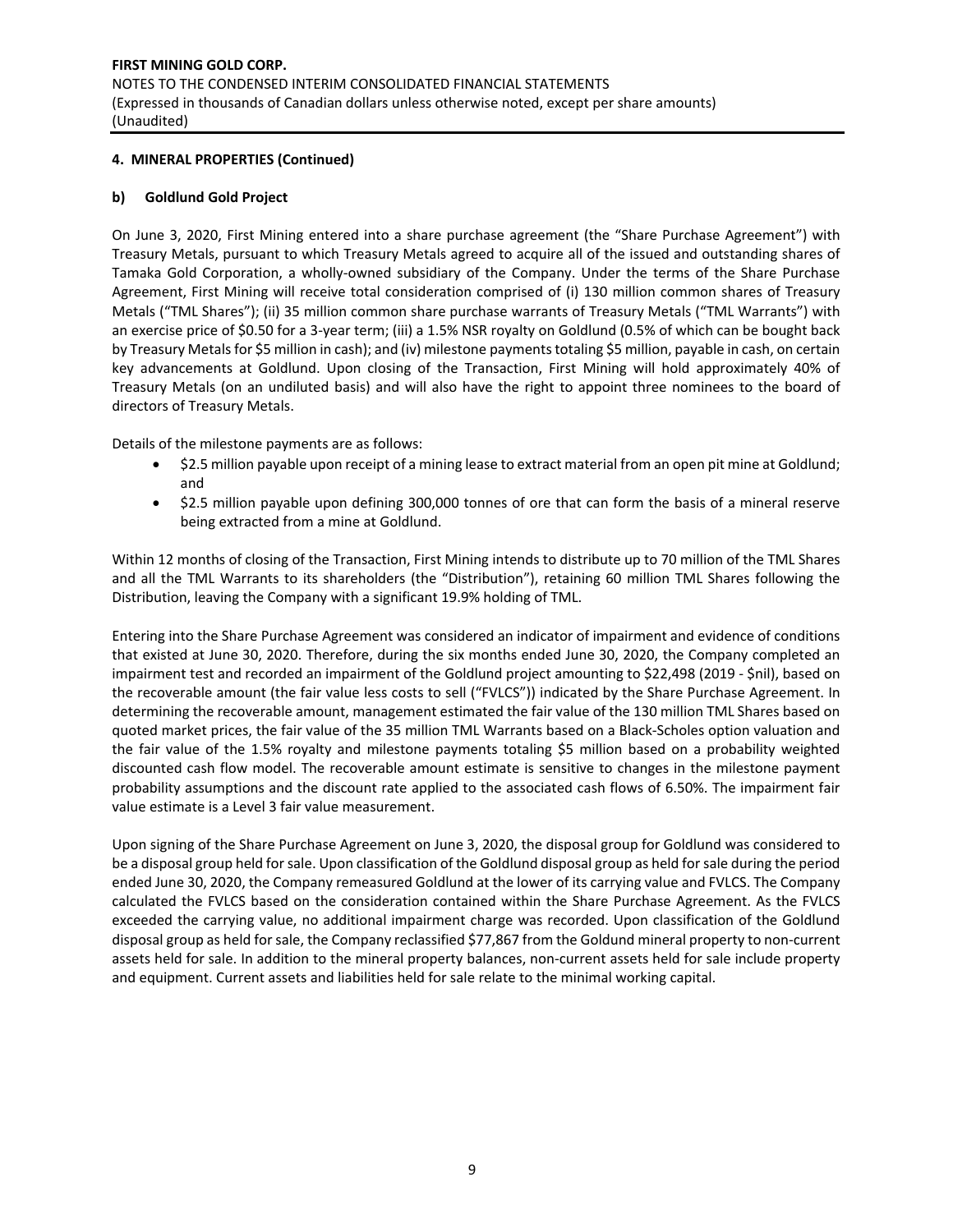#### **4. MINERAL PROPERTIES (Continued)**

#### **c) Mexican Property Portfolio**

Mineral properties in Mexico as at December 31, 2019 included Miranda, Socorro, San Ricardo, Las Margaritas, Puertecitos, Los Tamales, Geranio, El Apache, El Roble, Batacosa and Lachatao. On April 28, 2020, the Company entered into a share purchase agreement with a third-party private company (the "Purchaser") pursuant to which the Purchaser acquired all of the issued and outstanding shares of 0924682 B.C. Ltd. and 1089568 B.C. Ltd., two wholly-owned subsidiaries of the Company that hold all of the shares of two Mexican subsidiaries which own all of the Company's Mexican mineral properties. Consideration consisted of nominal cash, and the grant to the Company of a 2% NSR on 10 of the 11 mineral properties. From the date of this sale transaction, First Mining no longer holds any mineral properties in Mexico. The transaction resulted in a \$303 loss on disposal of subsidiaries recorded on the statement of net loss and comprehensive loss for the six months ended June 30, 2020, and recycling of currency translation adjustment on disposal of Mexican subsidiaries amounting to \$630.

#### **5. MINERAL PROPERTY INVESTMENTS**

The Company, through its subsidiary Clifton Star Resources Inc. ("Clifton"), has a 10% equity interest in the shares of Beattie Gold Mines Ltd., 2699681 Canada Ltd., and 2588111 Manitoba Ltd which directly or indirectly own various mining concessions and surface rights, collectively known as the Duparquet gold project.

Mineral property investments (which comprise equity interests in the shares of the three private companies) are designated as fair value through other comprehensive income (loss) ("FVTOCI"), with changes in fair value recorded in other comprehensive income (loss).

As there is no observable market data which can be used to determine the fair value of the Company's mineral property investments, management uses property specific and market-based information to determine whether a significant change in the fair value of these investments has occurred. Factors that are considered include:

- Changes in the economic and regulatory environment for the jurisdiction in which the Duparquet Gold project is located;
- Gold spot prices over the period from the acquisition of the investment to June 30, 2020;
- The Company's market capitalization per in-situ ounce which are attributable to the Duparquet Gold project; and
- Recent transactions involving mineral properties located in Quebec.

During the six months ended June 30, 2020, management determined, as a function of the rising gold price environment, that there was an increase in the fair value of mineral property investments and a fair value gain of \$903 was recorded during the six months ended June 30, 2020 (six months ended June 30, 2019 ‐ \$nil) (Note 13). As at June 30, 2020, the fair value of the Company's mineral property investments is \$6,300 (December 31, 2019 -\$5,398).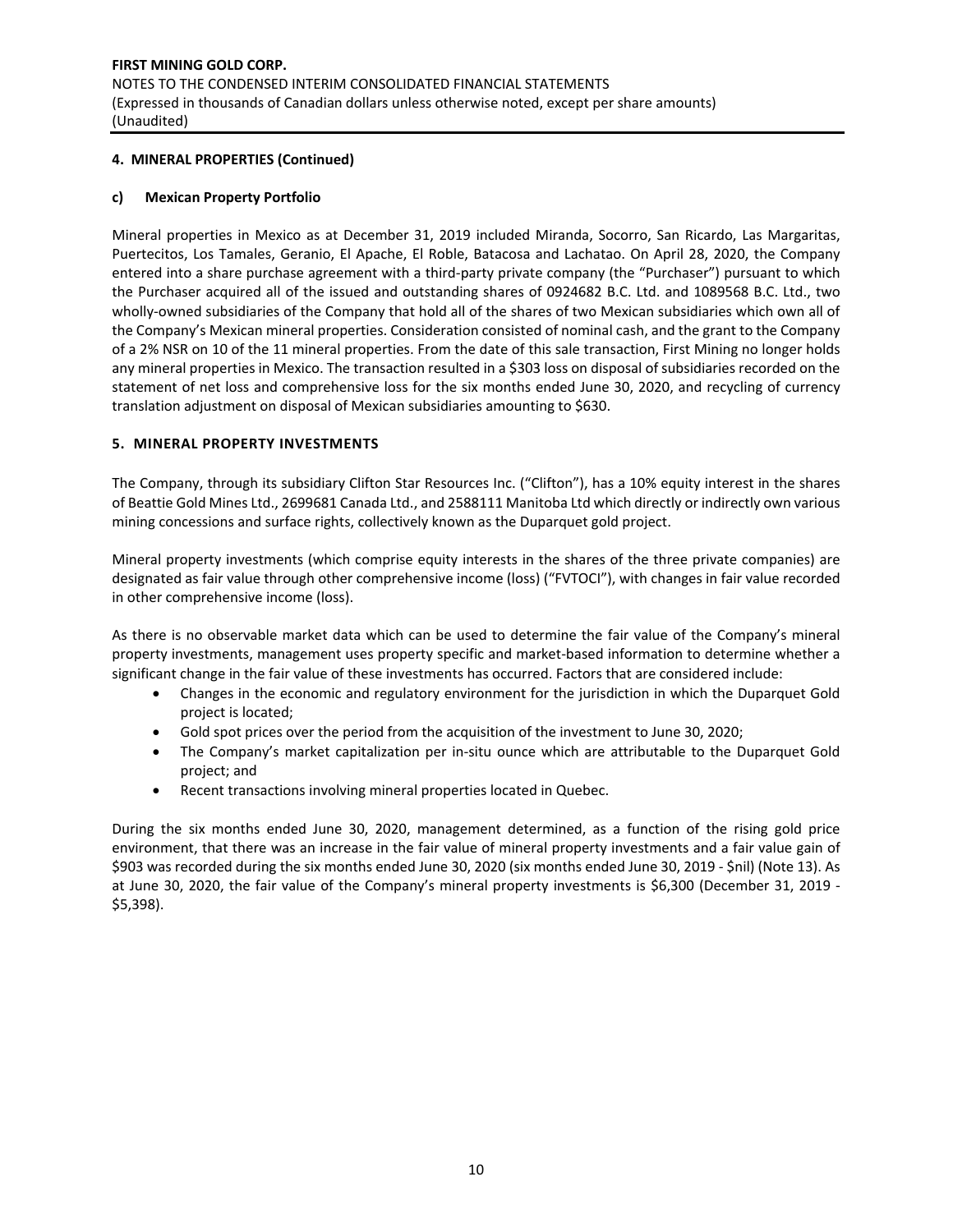#### **6. RELATED PARTY TRANSACTIONS**

Key management includes the Directors and Officers of the Company. The compensation paid or payable to key management for services during the three and six months ended June 30, 2020 and 2019 is as follows:

| Service or Item                 | Three months ended June 30, |  | Six months ended June 30, |  |       |  |       |
|---------------------------------|-----------------------------|--|---------------------------|--|-------|--|-------|
|                                 | 2020                        |  | 2019                      |  | 2020  |  | 2019  |
| Directors' fees                 | 126                         |  | 50                        |  | 143   |  | 84    |
| Salaries and consultants' fees  | 288                         |  | 238                       |  | 556   |  | 512   |
| Share-based payments (non-cash) | 246                         |  | 474                       |  | 641   |  | 1,042 |
| Total                           | 660                         |  | 762                       |  | 1.340 |  | 1,638 |

#### **7. ACCOUNTS PAYABLE AND ACCRUED LIABILITIES**

| Category                  |  | December 31, |       |
|---------------------------|--|--------------|-------|
|                           |  | 2020         | 2019  |
| Accounts payable          |  | 478 \$       | 768   |
| Other accrued liabilities |  | 684          | 630   |
| <b>Total</b>              |  | $1,162$ \$   | 1,398 |

#### **8. ENVIRONMENTAL RECLAMATION PROVISION**

The Company has an obligation to undertake decommissioning, restoration, rehabilitation and environmental work when environmental disturbance is caused by the exploration and development of a mineral property. As at June 30, 2020, the Company estimates that the environmental reclamation provision for the Pickle Crow Gold Project is \$2,368 (December 31, 2019 ‐ \$2,355). The liability was estimated based on management's interpretation of current regulatory requirements and is recognized at the present value of such costs. The recorded amount has been measured using a risk‐free discount rate of 1.67% based on a Canadian government bond and an inflation rate of 2%. The cash outflows in respect of the provision are expected to occur over the next eight years.

|                                                         |    | <b>June 30,</b> |             | December 31, |
|---------------------------------------------------------|----|-----------------|-------------|--------------|
|                                                         |    | 2020            |             | 2019         |
| <b>Balance, beginning of period</b>                     | \$ | 2,355           | \$          |              |
| Additions to present value of environmental reclamation |    |                 |             | 2,355        |
| provision                                               |    |                 |             |              |
| Interest or accretion expense                           |    | 13              |             |              |
| <b>Balance, end of period</b>                           | \$ | 2,368           | \$<br>2,355 |              |
|                                                         |    |                 |             |              |
| <b>Statements of Financial Position Presentation</b>    |    | <b>June 30,</b> |             | December 31, |
|                                                         |    | 2020            |             | 2019         |
| Current portion of environmental reclamation provision  | Ś  | 908             | \$          | 716          |
| Non-current environmental reclamation provision         |    | 1,460           |             | 1,639        |
| <b>Total</b>                                            | Ś  | 2,368           | S           | 2,355        |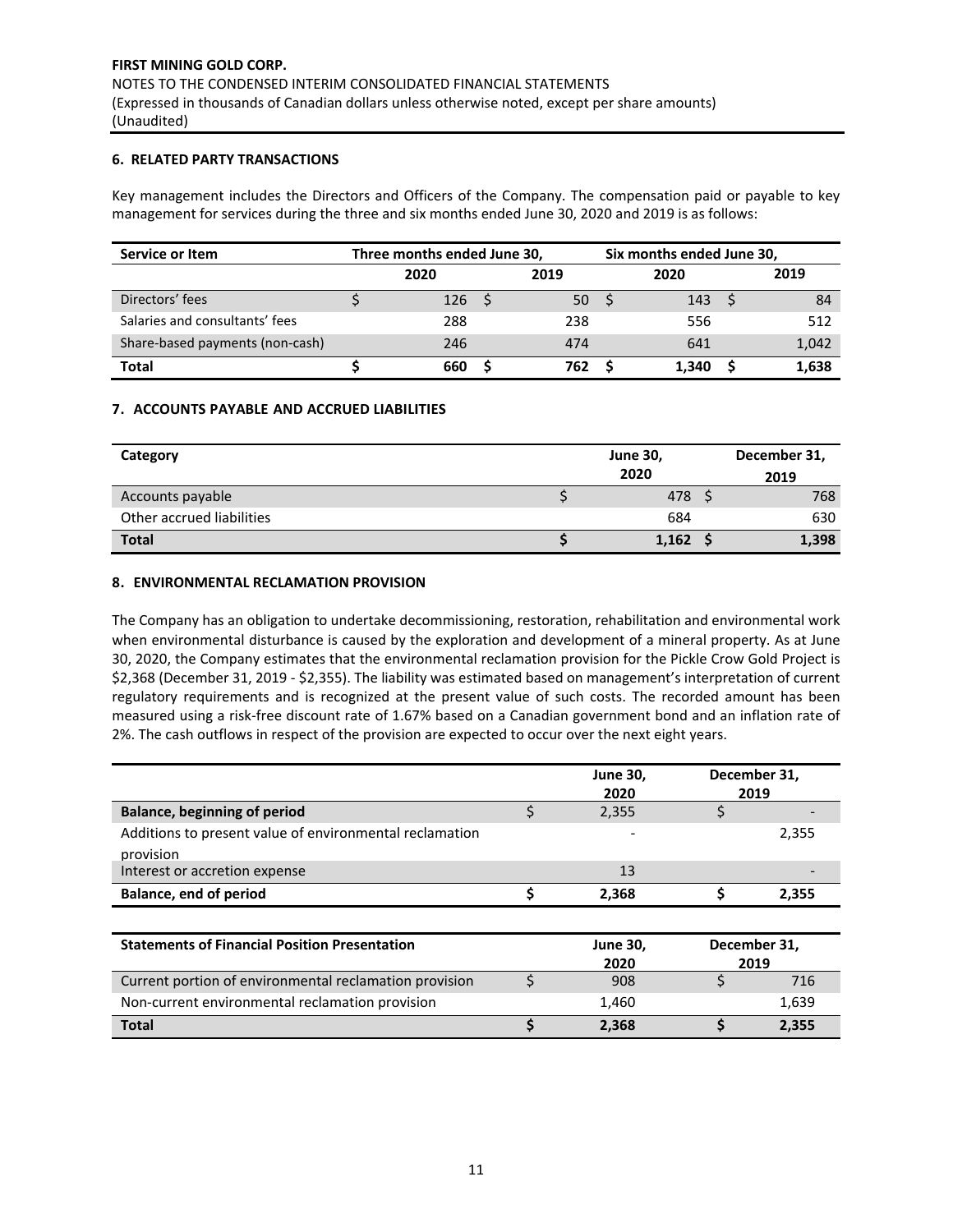#### **9. SHARE CAPITAL**

# **a) Authorized**

Unlimited number of common shares with no par value. Unlimited number of preferred shares with no par value.

#### **b) Issued and Fully Paid**

Common shares: 633,376,453 (December 31, 2019 – 591,997,138). Preferred shares: nil (December 31, 2019 – nil).

#### **ATM distributions**

On August 20, 2019, First Mining announced it had entered into an at-the-market ("ATM") equity distribution agreement with Cantor Fitzgerald Canada Corporation ("Cantor") as agent pursuant to which First Mining may, at its discretion and from time‐to‐time, sell up to \$15.0 million of common shares of the Company to the public at the prevailing market price of the Company's common shares on the TSX at the time of such sale. The sale of these common shares will be made through "at-the-market distributions" as defined in the Canadian Securities Administrators' National Instrument 44‐102 Shelf Distributions, including sales made directly on the TSX, or any other recognized marketplace upon which the Company's common shares are listed or quoted or where the common shares are traded in Canada. During the six months ended June 30, 2020, First Mining has sold 532,000 common shares of the Company under the ATM program at an average price of \$0.24 per common share for gross proceeds of \$129, or net proceeds of \$125 after deducting the commission of \$4 paid to Cantor in respect of these ATM sales.

# **Private Placement Equity Financing with Ausenco**

First Mining has entered into an agreement with Ausenco Engineering Canada Inc. ("Ausenco") to complete a Pre‐ Feasibility Study ("PFS") for the Company's Springpole Gold Project. Ausenco or an affiliate will be entitled to receive approximately \$1,600 in fees thereunder. Pursuant to the agreement with Ausenco, on January 15, 2020 the Company closed a private placement with Ausenco, for gross cash proceeds of approximately \$750 in respect of its subscription for common shares (the "Ausenco Offering"). Pursuant to the Ausenco Offering, First Mining issued 2,777,777 common shares to Ausenco at a price of \$0.27 per common share. First Mining then prepaid \$750 to Ausenco for the first tranche of work under the PFS. During the six months ended June 30, 2020, PFS services valued at \$750 were provided to the Company.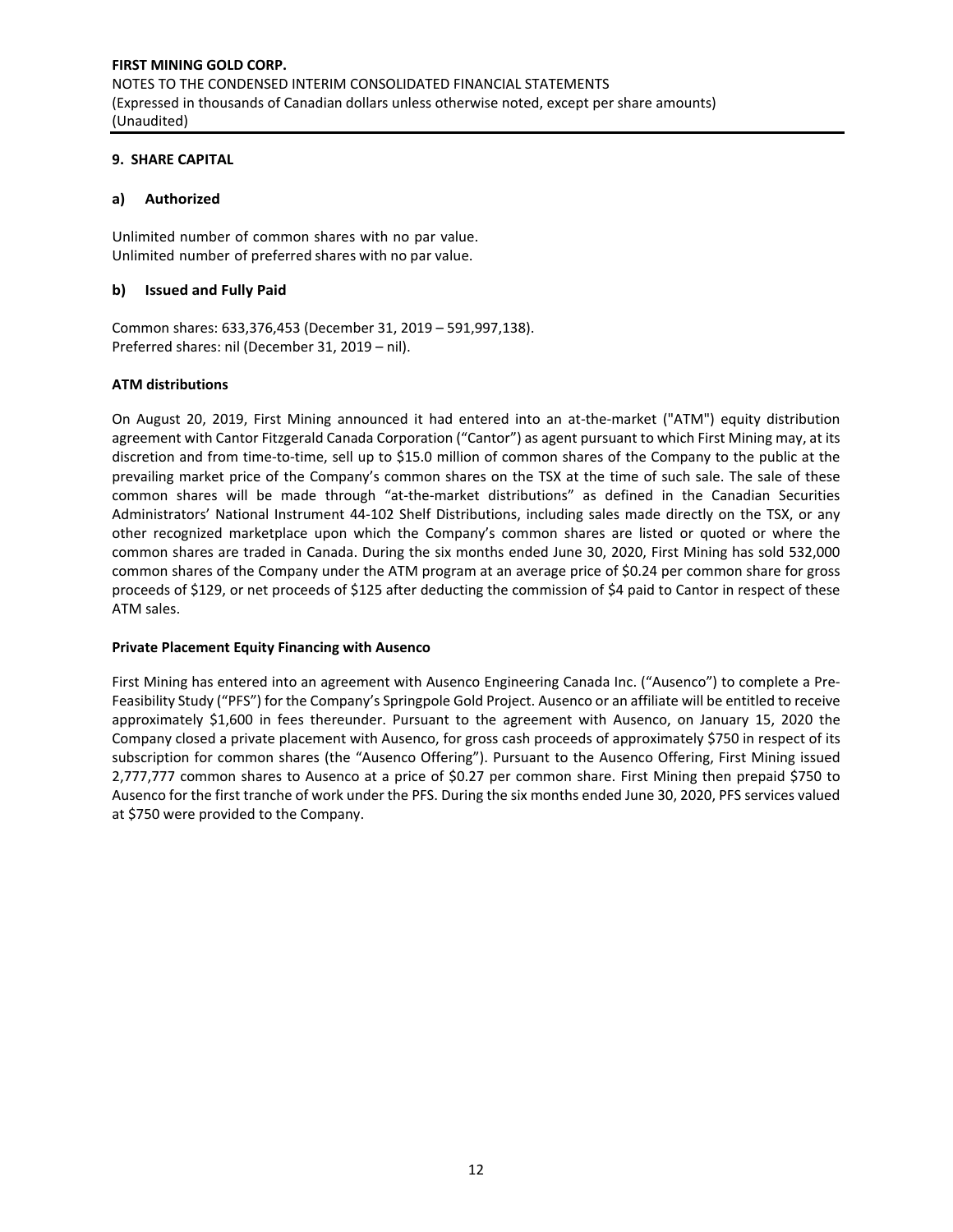#### **Non‐Brokered Private Placement Financing**

On March 6, 2020, the Company completed a non‐brokered private placement raising aggregate gross proceeds of \$8,532 (the "2020 Offering"). Pursuant to the 2020 Offering, the Company issued an aggregate of 27,420,318 units of the Company (the "Units") at a price of \$0.22 per Unit for gross proceeds of \$6,032 and 10,000,000 flow‐through units of the Company (the "FT Units") at a price of \$0.25 per FT Unit for gross proceeds of \$2,500. In connection with the 2020 Offering, the Company paid issuance costs of \$128 in cash. Each Unit consisted of one common share of the Company and one‐half of one common share purchase warrant (each whole common share purchase warrant, a "Warrant"). Each Warrant entitles the holder to acquire one common share of the Company for a period of 36 months from the date of issuance at a price of \$0.33. Each FT Unit consisted of one flow-through common share of the Company that qualifies as a "flow‐through share" for the purposes of the *Income Tax Act* (Canada) (the "ITA") and one-half of one Warrant on the same terms as the Warrants forming part of the Units. An amount of \$7,300 (\$7,410 net of allocated issuance costs of \$110) was recorded in share capital. The Warrants were valued at \$1,104  $(51,122$  net of allocated issuance costs of  $$18)$  using the relative fair value method, and the remaining \$300, representing the implied premium, was recorded as a flow-through share premium liability (Note 10).

#### **c) Warrants**

The movements in warrants during the six months ended June 30, 2020 and year ended December 31, 2019 are summarized as follows:

|                                 | <b>Number</b>  |    | <b>Weighted average</b> |
|---------------------------------|----------------|----|-------------------------|
|                                 |                |    | exercise price          |
| Balance as at December 31, 2018 | 20,116,855     | -S | 0.99                    |
| Warrants issued                 | 12,845,383     |    | 0.40                    |
| Warrants exercised              | (214, 200)     |    | 0.20                    |
| Warrants expired                | (16, 875, 040) |    | 1.10                    |
| Balance as at December 31, 2019 | 15,872,998     |    | 0.41                    |
| Warrants issued                 | 18,710,159     |    | 0.33                    |
| Balance as at June 30, 2020     | 34,583,157     |    | 0.37                    |

The following table summarizes information about warrants outstanding as at June 30, 2020:

| <b>Exercise price</b> | <b>Number of warrants</b><br>outstanding | <b>Weighted average</b><br>exercise price<br>$(5 per share)$ | <b>Weighted average</b><br>remaining life (years) |
|-----------------------|------------------------------------------|--------------------------------------------------------------|---------------------------------------------------|
| \$0.33                | 18,710,159                               | \$0.33                                                       | 2.66                                              |
| \$0.40                | 12,845,383                               | \$0.40                                                       | 1.88                                              |
| \$0.44                | 3,027,615                                | \$0.44                                                       | 0.96                                              |
|                       | 34,583,157                               | \$0.37                                                       | 2.22                                              |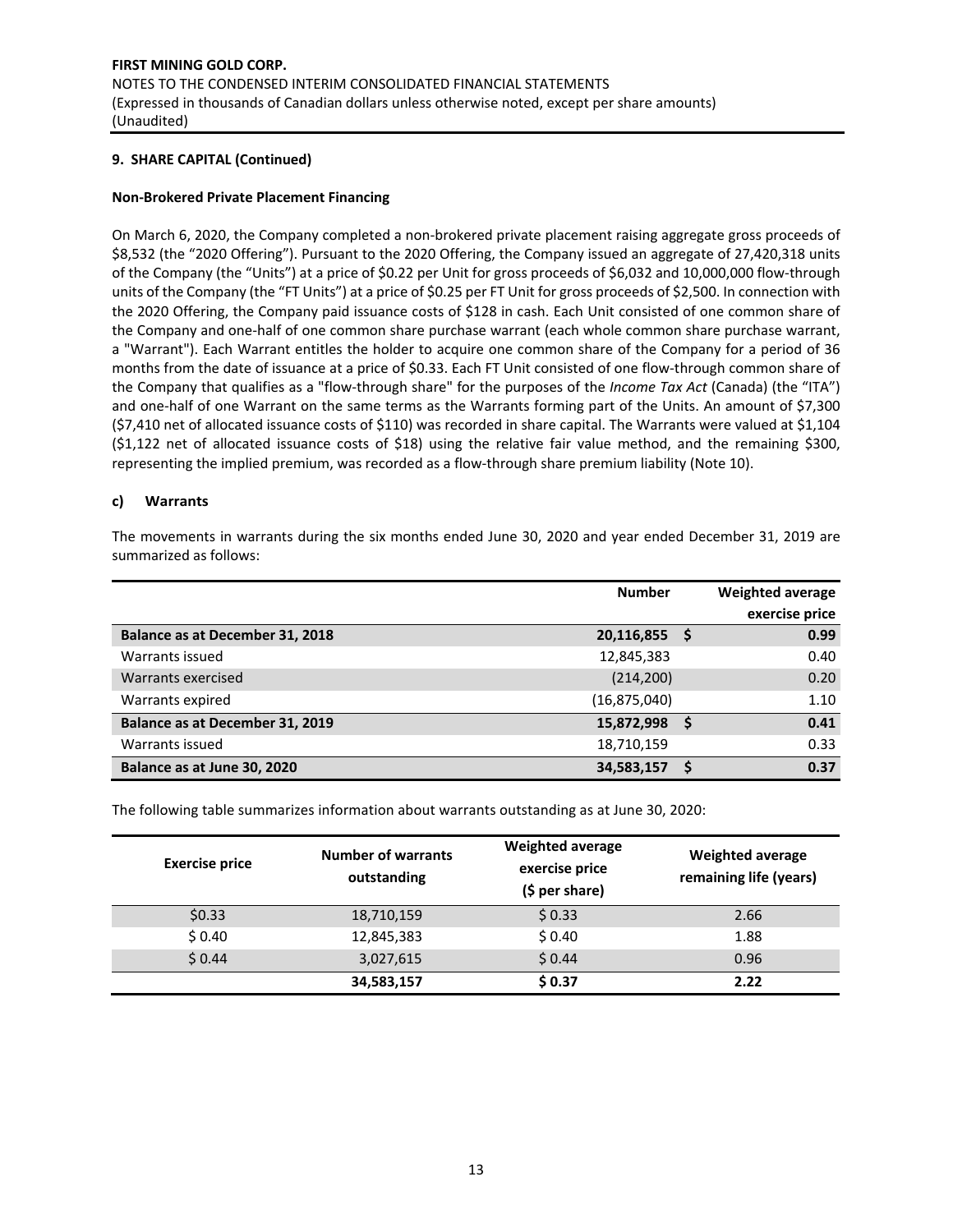The Warrants issued during the six months ended June 30, 2020 and year ended December 31, 2019 have been valued using the Black‐Scholes option pricing model with the following weighted average assumptions:

|                           | Six months ended<br>June 30, 2020 | Year ended<br>December 31, 2019 |
|---------------------------|-----------------------------------|---------------------------------|
| Risk-free interest rate   | 1.75%                             | 1.55%                           |
| Expected life (years)     | 3.00 years                        | 3.00 years                      |
| Expected volatility $(1)$ | 65.78%                            | 67.22%                          |
| Expected dividend yield   | Nil                               | Nil                             |

#### **d) Stock Options**

The Company has adopted a stock option plan that allows for the granting of stock options to Directors, Officers, employees and certain consultants of the Company for up to 10% of the Company's issued and outstanding common shares. Stock options granted under the plan may be subject to vesting provisions as determined by the Board of Directors.

The movements in stock options during the six months ended June 30, 2020 and year ended December 31, 2019 are summarized as follows:

|                                 | <b>Number</b> |     | Weighted average |
|---------------------------------|---------------|-----|------------------|
|                                 |               |     | exercise price   |
| Balance as at December 31, 2018 | 48,265,000    | -S  | 0.61             |
| Granted - January 7, 2019       | 5,000,000     |     | 0.40             |
| Granted - April 1, 2019         | 750,000       |     | 0.40             |
| Granted - April 29, 2019        | 2,000,000     |     | 0.40             |
| Options expired                 | (7,700,000)   |     | 0.68             |
| Options forfeited               | (1,387,500)   |     | 0.50             |
| Balance as at December 31, 2019 | 46,927,500    | -\$ | 0.57             |
| Granted - January 31, 2020      | 8,750,000     |     | 0.25             |
| Granted - April 1, 2020         | 1,100,000     |     | 0.25             |
| Options exercised               | (625,000)     |     | 0.19             |
| Options expired                 | (1,700,000)   |     | 0.40             |
| Options forfeited               | (4,100,000)   |     | 0.56             |
| Balance as at June 30, 2020     | 50,352,500    | S   | 0.51             |

The weighted average closing share price at the date of exercise for the six months ended June 30, 2020 was \$0.28 (June 30, 2019 – \$nil). 625,000 stock options were exercised during the six months ended June 30, 2020 (June 30,  $2019 - Nil$ ).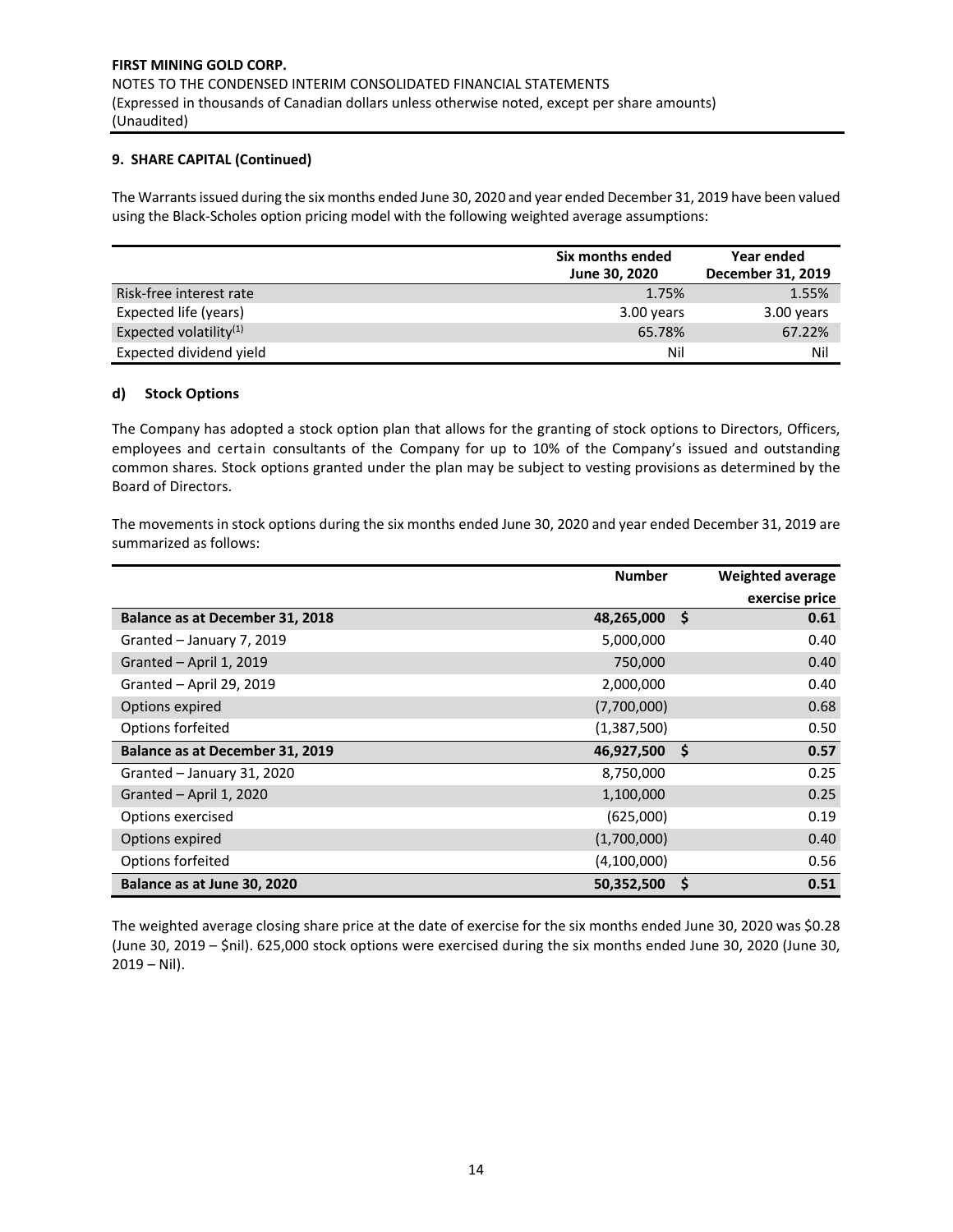The following table summarizes information about the stock options outstanding as at June 30, 2020:

|                          |                      | <b>Options Outstanding</b>                                  |                                      | <b>Options Exercisable</b> |                                                             |                                      |
|--------------------------|----------------------|-------------------------------------------------------------|--------------------------------------|----------------------------|-------------------------------------------------------------|--------------------------------------|
|                          |                      |                                                             | Weighted                             |                            |                                                             | Weighted                             |
| <b>Exercise</b><br>price | Number of<br>options | <b>Weighted average</b><br>exercise price<br>(\$ per share) | average<br>remaining life<br>(years) | Number of<br>options       | <b>Weighted average</b><br>exercise price<br>(\$ per share) | average<br>remaining life<br>(years) |
| $$0.01 - 0.50$           | 30,067,500           | \$0.35                                                      | 3.60                                 | 21,267,500                 | \$0.38                                                      | 3.28                                 |
| $$0.51 - 1.00$           | 20,285,000           | 0.75                                                        | 1.80                                 | 20,285,000                 | 0.75                                                        | 1.61                                 |
|                          | 50,352,500           | \$0.51                                                      | 2.80                                 | 41,552,500                 | \$0.56                                                      | 2.48                                 |

During the six months ended June 30, 2020, there were 9,850,000 (June 30, 2019 – 7,750,000) stock options granted with an aggregate fair value of \$1,170 (June 30, 2020 – \$1,550), or a weighted average fair value of \$0.12 per option (June 30, 2020 – \$0.20). As at June 30, 2020, 8,800,000 (June 30, 2019 – 12,068,750) stock options remain unvested with an aggregate grant date fair value of \$520 (June 30, 2019 ‐ \$1,155).

Certain stock options granted were directly attributable to exploration and evaluation expenditures on mineral properties and were therefore capitalized to mineral properties. In addition, certain stock options were subject to vesting provisions. These two factors result in differences between the aggregate fair value of stock options granted and total share-based payments expensed during the periods. Total share-based payments expense during the periods ended June 30, 2020 and June 30, 2019 was classified within the financial statements as follows:

|                                          | For the three months ended<br>For the six months ended<br><b>June 30,</b> |                |   |                  |    |                         |     |       |
|------------------------------------------|---------------------------------------------------------------------------|----------------|---|------------------|----|-------------------------|-----|-------|
| <b>Statements of Net Loss:</b>           |                                                                           | 2020           |   | 2019             |    | <b>June 30,</b><br>2020 |     | 2019  |
| General and administration               |                                                                           | $124 \quad$ \$ |   | 235              | Ŝ. | 361                     | - S | 565   |
| Exploration and evaluation               |                                                                           | 29             |   | 56               |    | 73                      |     | 67    |
| Investor relations and marketing         |                                                                           | 58             |   | 96               |    | 121                     |     | 216   |
| Corporate development and due diligence  |                                                                           | 33             |   | 88               |    | 94                      |     | 201   |
| <b>Subtotal</b>                          |                                                                           | 244S           |   | 475 <sup>5</sup> |    | 649                     | -S  | 1,049 |
| <b>Statements of Financial Position:</b> |                                                                           |                |   |                  |    |                         |     |       |
| <b>Mineral Properties</b>                |                                                                           | 126            |   | 212              |    | 350                     |     | 363   |
| <b>Total</b>                             |                                                                           | 370            | S | 687              |    | 999                     |     | 1,412 |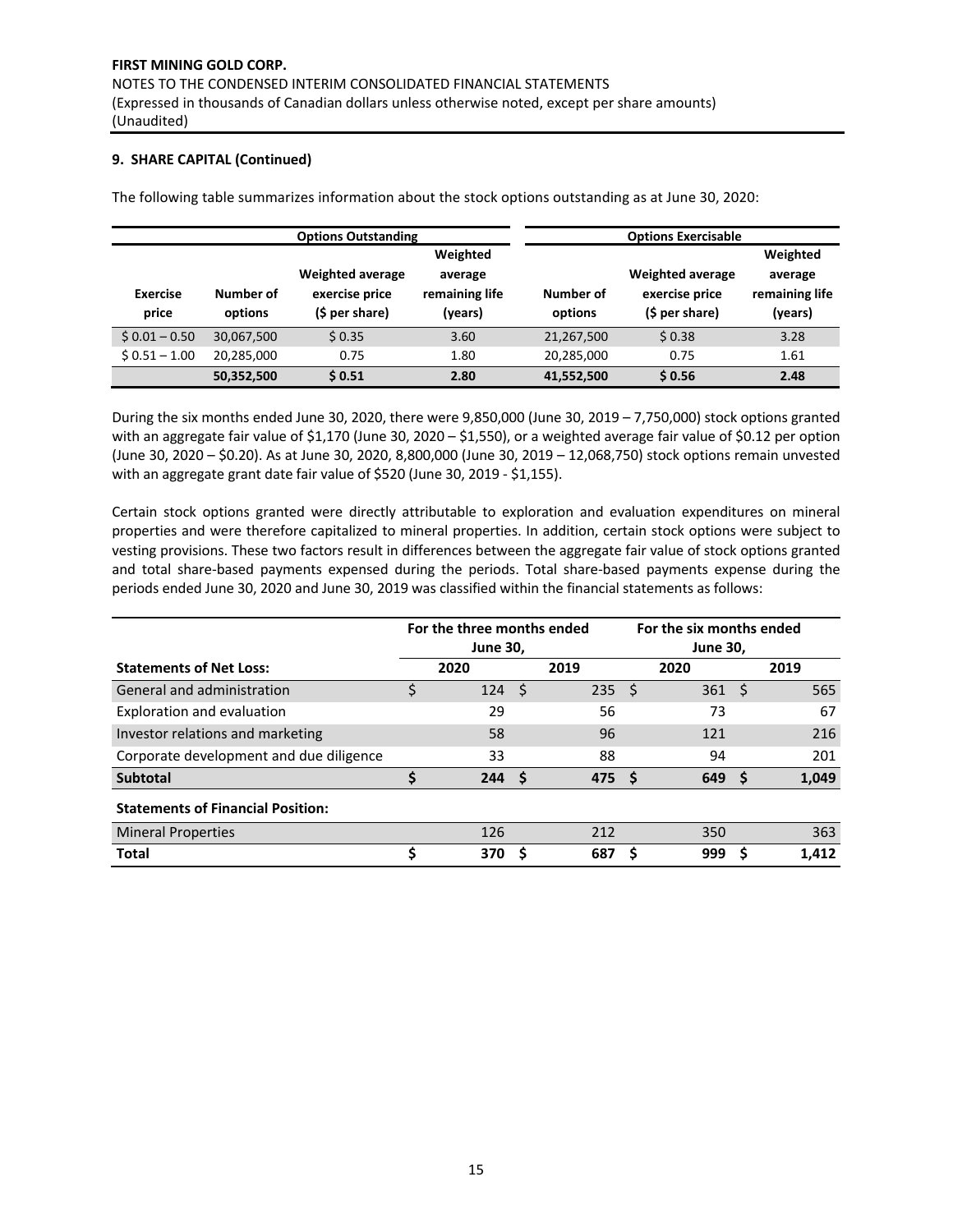The grant date fair value of the stock options recognized in the period has been estimated using the Black‐Scholes option pricing model with the following weighted average assumptions:

|                                        | Six months ended<br>June 30, 2020 | Year ended<br>December 31, 2019 |
|----------------------------------------|-----------------------------------|---------------------------------|
| Risk-free interest rate                | 1.94%                             | 2.20%                           |
| Share price at grant date (in dollars) | \$0.22                            | \$0.36                          |
| Exercise price (in dollars)            | \$0.25                            | \$0.40                          |
| Expected life (years)                  | 4.96 years                        | 5.00 years                      |
| Expected volatility <sup>(1)</sup>     | 69.20%                            | 71.86%                          |
| Forfeiture rate                        | 5.00%                             | 5.00%                           |
| Expected dividend yield                | Nil                               | Nil                             |

(1) The computation of expected volatility was based on the Company's historical price volatility, over a period which approximates the expected life of the option.

#### **10. FLOW‐THROUGH SHARE PREMIUM LIABILITY**

The following is a continuity schedule of the liability portion of the Company's flow‐through share issuances:

|                                                    |    | February 14,<br>2020 | May 16,<br>2019 |    | December 18,<br>2019 |     | <b>Total</b> |
|----------------------------------------------------|----|----------------------|-----------------|----|----------------------|-----|--------------|
| Balance, December 31, 2018                         | \$ |                      | \$              | \$ | $\sim$               | . Ś |              |
| Liability incurred for flow-through shares issued  |    |                      | 475             |    |                      |     | 475          |
| May 16, 2019                                       |    |                      |                 |    |                      |     |              |
| Settlement of flow-through share premium liability |    |                      | (430)           |    |                      |     | (430)        |
| upon incurring eligible expenditures               |    |                      |                 |    |                      |     |              |
| Liability incurred for flow-through shares issued  |    |                      |                 |    | 296                  |     | 296          |
| December 18, 2019                                  |    |                      |                 |    |                      |     |              |
| Balance, December 31, 2019                         | Ś  |                      | \$<br>45        | Ś  | 296                  | Ś   | 341          |
| Liability incurred for flow-through shares issued  |    | 300                  |                 |    |                      |     | 300          |
| February 14, 2020                                  |    |                      |                 |    |                      |     |              |
| Settlement of flow-through share premium liability |    | (195)                | (45)            |    | (133)                |     | (373)        |
| upon incurring eligible expenditures               |    |                      |                 |    |                      |     |              |
| <b>Balance, June 30, 2020</b>                      | \$ | 105                  | \$              |    | 163                  |     | 268          |

As at June 30, 2020, the Company had \$1,976 (December 31, 2019 ‐ \$2,178) of unspent flow‐through expenditure commitments.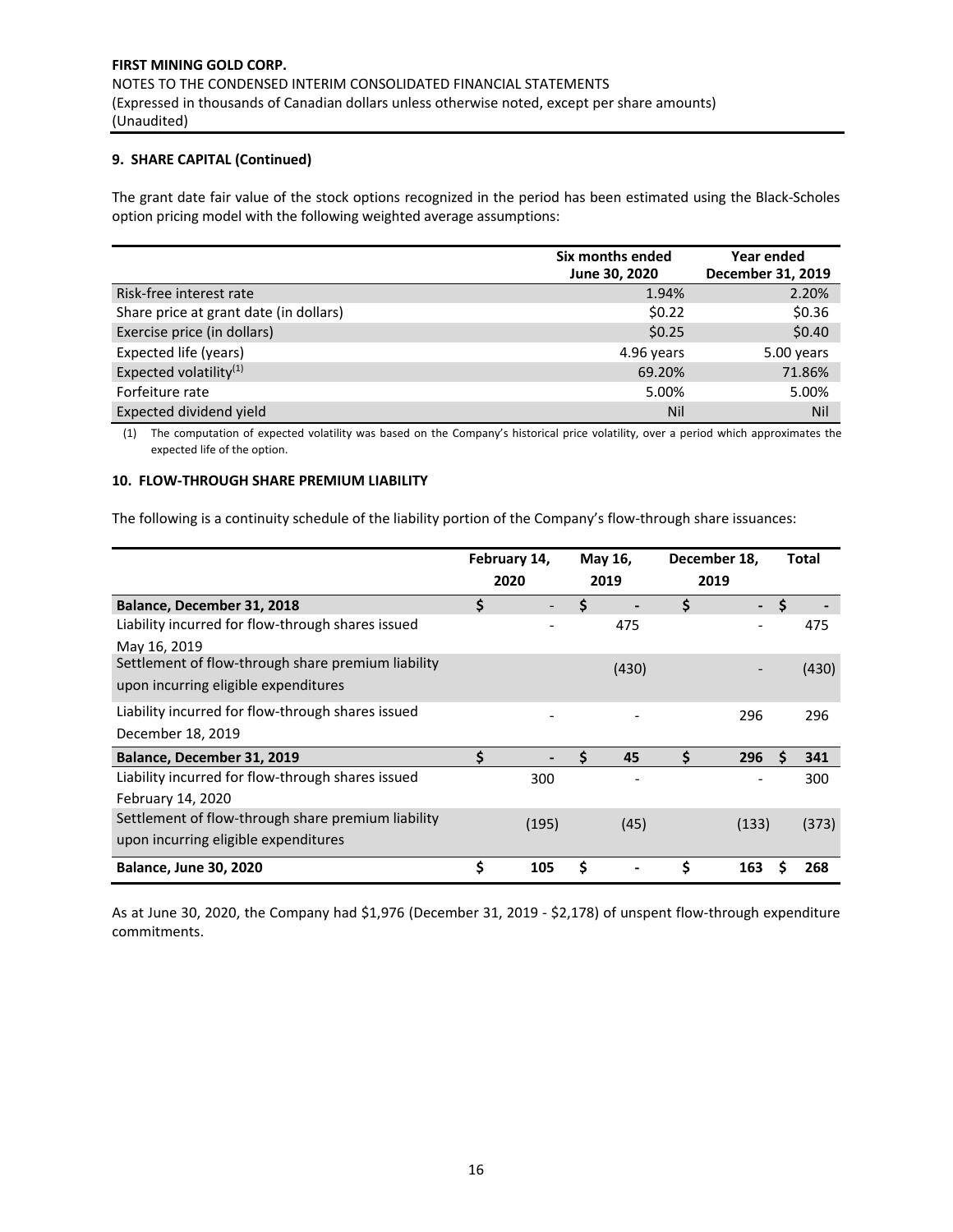# **11. OPERATING EXPENSES**

Components by nature of the Company's significant functional operating expense categories are as follows:

|                                                     |                                      | For the three months ended | June 30, 2020                                                |     |                                      | For the three months ended<br>June 30, 2019 |                                                              |                |  |  |
|-----------------------------------------------------|--------------------------------------|----------------------------|--------------------------------------------------------------|-----|--------------------------------------|---------------------------------------------|--------------------------------------------------------------|----------------|--|--|
|                                                     | <b>General and</b><br>administration |                            | <b>Investor relations</b><br>and marketing<br>communications |     | <b>General and</b><br>administration |                                             | <b>Investor relations</b><br>and marketing<br>communications |                |  |  |
| Administrative and office                           | Ś                                    | 47                         | \$                                                           | 8   | \$                                   | 103                                         | \$                                                           | $\overline{2}$ |  |  |
| Consultants                                         |                                      | 121                        |                                                              |     |                                      | 4                                           |                                                              | 6              |  |  |
| Depreciation                                        |                                      | 38                         |                                                              |     |                                      | 4                                           |                                                              |                |  |  |
| Directors fees                                      |                                      | 126                        |                                                              |     |                                      | 50                                          |                                                              |                |  |  |
| Investor relations and<br>marketing communications  |                                      |                            |                                                              | 106 |                                      |                                             |                                                              | 48             |  |  |
| Professional fees                                   |                                      | 525                        |                                                              |     |                                      | 155                                         |                                                              |                |  |  |
| <b>Salaries</b>                                     |                                      | 222                        |                                                              | 58  |                                      | 185                                         |                                                              | 43             |  |  |
| Share-based payments<br>$(non-cash)$ (Note $9(d)$ ) |                                      | 124                        |                                                              | 58  |                                      | 235                                         |                                                              | 96             |  |  |
| Transfer agent and filing fees                      |                                      | 45                         |                                                              | 16  |                                      | 25                                          |                                                              | 1              |  |  |
| Travel and accommodation                            |                                      | 3                          |                                                              |     |                                      | 13                                          |                                                              | 3              |  |  |
| Total                                               | \$                                   | 1,251                      | Ś                                                            | 246 | Ś                                    | 774                                         | Ś                                                            | 199            |  |  |

|                                                     |                                      | For the six months ended | June 30, 2020                                                |     | For the six months ended<br>June 30, 2019 |                                      |                                                              |     |  |
|-----------------------------------------------------|--------------------------------------|--------------------------|--------------------------------------------------------------|-----|-------------------------------------------|--------------------------------------|--------------------------------------------------------------|-----|--|
|                                                     | <b>General and</b><br>administration |                          | <b>Investor relations</b><br>and marketing<br>communications |     |                                           | <b>General and</b><br>administration | <b>Investor relations</b><br>and marketing<br>communications |     |  |
| Administrative and office                           | \$                                   | 105                      | \$                                                           | 16  | \$                                        | 201                                  | \$                                                           |     |  |
| Consultants                                         |                                      | 142                      |                                                              | 10  |                                           | 30                                   |                                                              | 29  |  |
| Depreciation                                        |                                      | 64                       |                                                              |     |                                           | 7                                    |                                                              |     |  |
| Directors fees                                      |                                      | 143                      |                                                              |     |                                           | 84                                   |                                                              |     |  |
| Investor relations and<br>marketing communications  |                                      | 3                        |                                                              | 268 |                                           |                                      |                                                              | 411 |  |
| Professional fees                                   |                                      | 667                      |                                                              |     |                                           | 241                                  |                                                              |     |  |
| <b>Salaries</b>                                     |                                      | 385                      |                                                              | 103 |                                           | 389                                  |                                                              | 61  |  |
| Share-based payments<br>$(non-cash)$ (Note $9(d)$ ) |                                      | 361                      |                                                              | 121 |                                           | 565                                  |                                                              | 216 |  |
| Transfer agent and filing fees                      |                                      | 122                      |                                                              | 16  |                                           | 99                                   |                                                              |     |  |
| Travel and accommodation                            |                                      | 16                       |                                                              | 11  |                                           | 25                                   |                                                              | 8   |  |
| Total                                               | Ś.                                   | 2,008                    | Ś                                                            | 545 | \$                                        | 1,641                                | \$                                                           | 733 |  |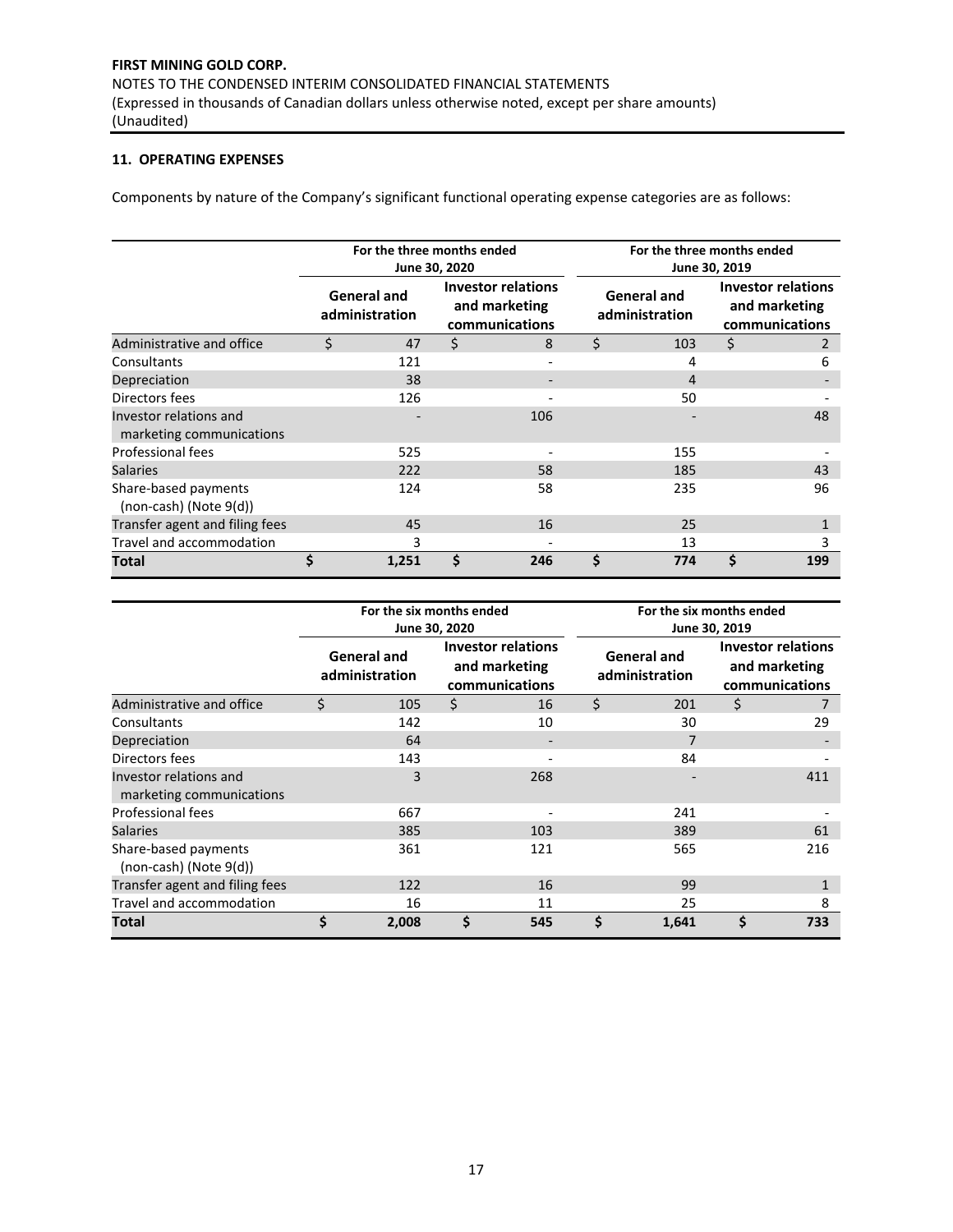#### **12. SEGMENT INFORMATION**

The Company operates in a single reportable operating segment, being the acquisition, exploration, and development of North American mineral properties. Geographic information about the Company's non‐current assets, excluding financial instruments, as at June 30, 2020 and December 31, 2019 is as follows:

| <b>Non-current assets</b> | June 30, 2020 | December 31, 2019 |
|---------------------------|---------------|-------------------|
| Canada                    | 238,405       | 253,587           |
| Mexico                    |               | 252               |
| <b>USA</b>                | 476           | 454               |
| <b>Total</b>              | 238,881       | 254,293           |

#### **13. FAIR VALUE**

Fair values have been determined for measurement and/or disclosure purposes based on the following methods.

The Company characterizes fair value measurements using a hierarchy that prioritizes inputs depending on the degree to which they are observable. The three levels of the fair value hierarchy are as follows:

- Level 1: fair value measurements are quoted prices (unadjusted) in active markets for identical assets or liabilities;
- Level 2: fair value measurements are those derived from inputs other than quoted prices included within level 1 that are observable for the asset or liability, either directly (i.e. as prices) or indirectly (i.e. derived from prices); and
- Level 3: fair value measurements are those derived from valuation techniques that include significant inputs for the asset or liability that are not based on observable market data (unobservable inputs).

The carrying values of cash and cash equivalents, current accounts and other receivables, and accounts payable and accrued liabilities approximated their fair values because of the short-term nature of these financial instruments.

These financial instruments are classified as financial assets and liabilities at amortized cost.

The carrying value of the non-current reclamation deposit approximated its fair values as the amount is represented by a cash deposit. This financial instrument is classified as a financial asset at amortized cost.

The carrying value of marketable equity securities was based on the quoted market prices of the shares as at June 30, 2020 and was therefore considered to be Level 1. Changes in fair value of marketable equity securities designated as FVTPL for the six months ended June 30, 2020 totaling \$3,013 (June 30, 2019 ‐ \$nil) (Note 3) are recorded through profit or loss. Changes in fair value of marketable equity securities designated as FVTOCI for the six months ended June 30, 2020 was \$73 (June 30, 2019 ‐ \$151) (Note 3) and was recorded through other comprehensive income and will not be transferred into profit or loss upon disposition or impairment.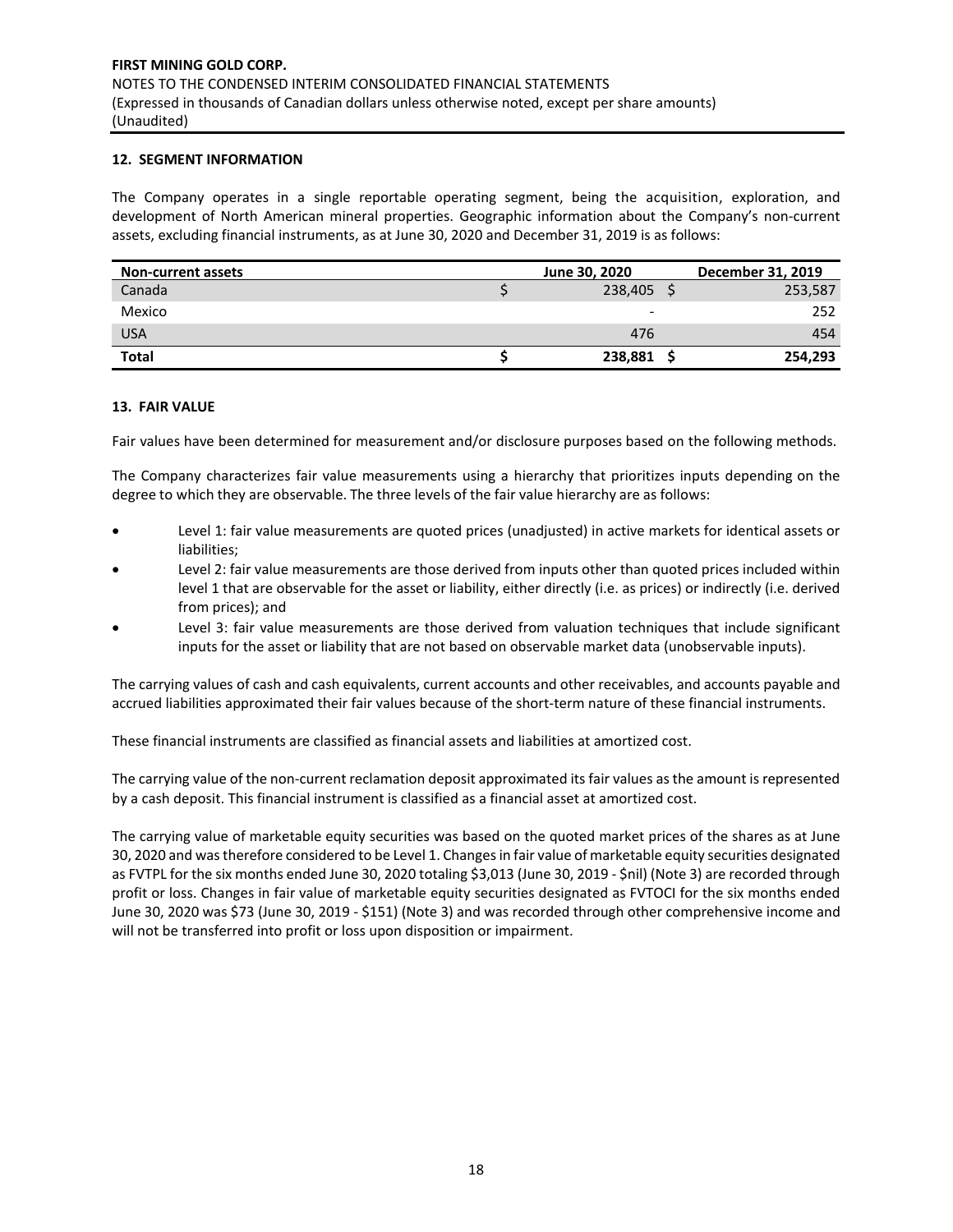# **13. FAIR VALUE (Continued)**

The mineral property investments (First Mining's 10% equity interest in three privately held companies that own the Duparquet Gold Project) are classified as financial assets at FVTOCI. The fair value of the mineral property investments was not based on observable market data and was therefore considered to be Level 3. The initial fair value of the mineral property investments was determined based on attributable pro‐rata gold ounces for the Company's 10% indirect interest in the Duparquet project, which formed part of the identifiable assets from the acquisition of Clifton. Subsequently, the fair value has been reassessed at each period end. Scenarios which may result in a significant change in fair value include, among others, a change in the performance of the investee, a change in the performance of comparable entities, a change in gold price, a change in the economic environment, or evidence from external transactions in the investee's equity. During the six months ended June 30, 2020, management concluded that there was an increase in the fair value of the mineral property investments, and a fair value gain of \$903 (June 30, 2019 ‐ \$nil) was recorded (Note 5).

As the Earn‐In Agreement provides Auteco the right to earn an interest in PC Gold, rather than a direct interest in the Pickle Crow project, Auteco's option to acquire PC Gold shares is a financial liability of First Mining. As a derivative, the Pickle Crow project option liability is classified as financial liability at FVTPL. The carrying value of the Option - Pickle Crow Gold Project was not based on observable market data and involved complex valuation methods, and was therefore considered to be Level 3. The initial fair value of the Option – Pickle Crow Gold Project was determined based on initial consideration in cash of \$100, 25 million shares of Auteco with a fair value upon receipt of \$740 and exploration expenditures incurred by Auteco under the terms of the Earn-in Agreement. Scenarios which may result in a significant change in fair value include, among others, performance of the Auteco share price, the amount or timing of Pickle Crow exploration expenditures incurred or updates to the NI 43‐101 (or Australian equivalent) resource report. During the six months ended June 30, 2020, management concluded that there was no change in the fair value of the Option – PC Gold liability.

The following table presents the Company's fair value hierarchy for financial assets and liabilities that are measured at fair value:

|                                    |          | June 30, 2020            |                   |                          | December 31, 2019        |         |
|------------------------------------|----------|--------------------------|-------------------|--------------------------|--------------------------|---------|
|                                    |          |                          | <b>Fair value</b> |                          | <b>Fair value</b>        |         |
|                                    | Carrying | Level 1                  | Level 3           | Carrying                 | Level 1                  | Level 3 |
| <b>Financial assets:</b>           |          |                          |                   |                          |                          |         |
| Marketable securities (Note 3)     | 5,601    | \$5,601                  | Ś                 | \$1,775                  | \$1,775                  | Ś       |
| Mineral property investments (Note | 6,300    | $\overline{\phantom{a}}$ | 6,300             | 5,398                    | $\overline{\phantom{a}}$ | 5,398   |
| <b>Financial liabilities:</b>      |          |                          |                   |                          |                          |         |
| Option – PC Gold (Note 4(a))       | 1,621    | -                        | \$1,621           | $\overline{\phantom{0}}$ | $\overline{\phantom{0}}$ |         |

During the six months ended June 30, 2020 there have been no transfers of amounts between Level 1, Level 2, and Level 3 of the fair value hierarchy.